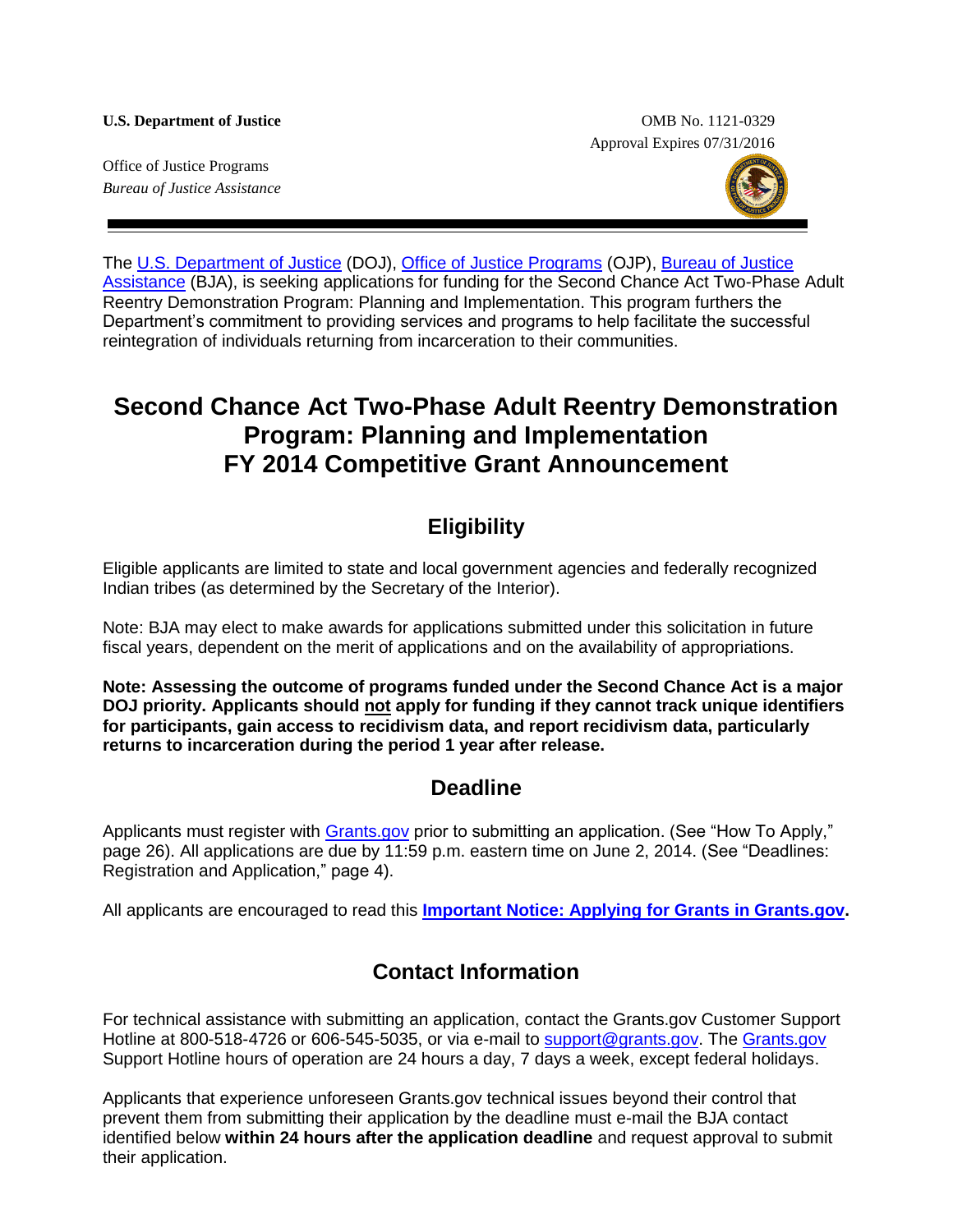For assistance with any other requirement of this solicitation, contact the BJA Justice Information Center at 1–877–927–5657, via e-mail to [JIC@telesishq.com,](mailto:JIC@telesishq.com) or by live web chat at [www.justiceinformationcenter.us.](http://www.justiceinformationcenter.us/) BJA Justice Information Center hours of operation are 8:30 a.m. to 5:00 p.m. eastern time, Monday through Friday, and 8:30 a.m. to 8:00 p.m. eastern time on the solicitation close date.

#### **Grants.gov number assigned to announcement:** BJA-2014-3860

**Release Date:** April 9, 2014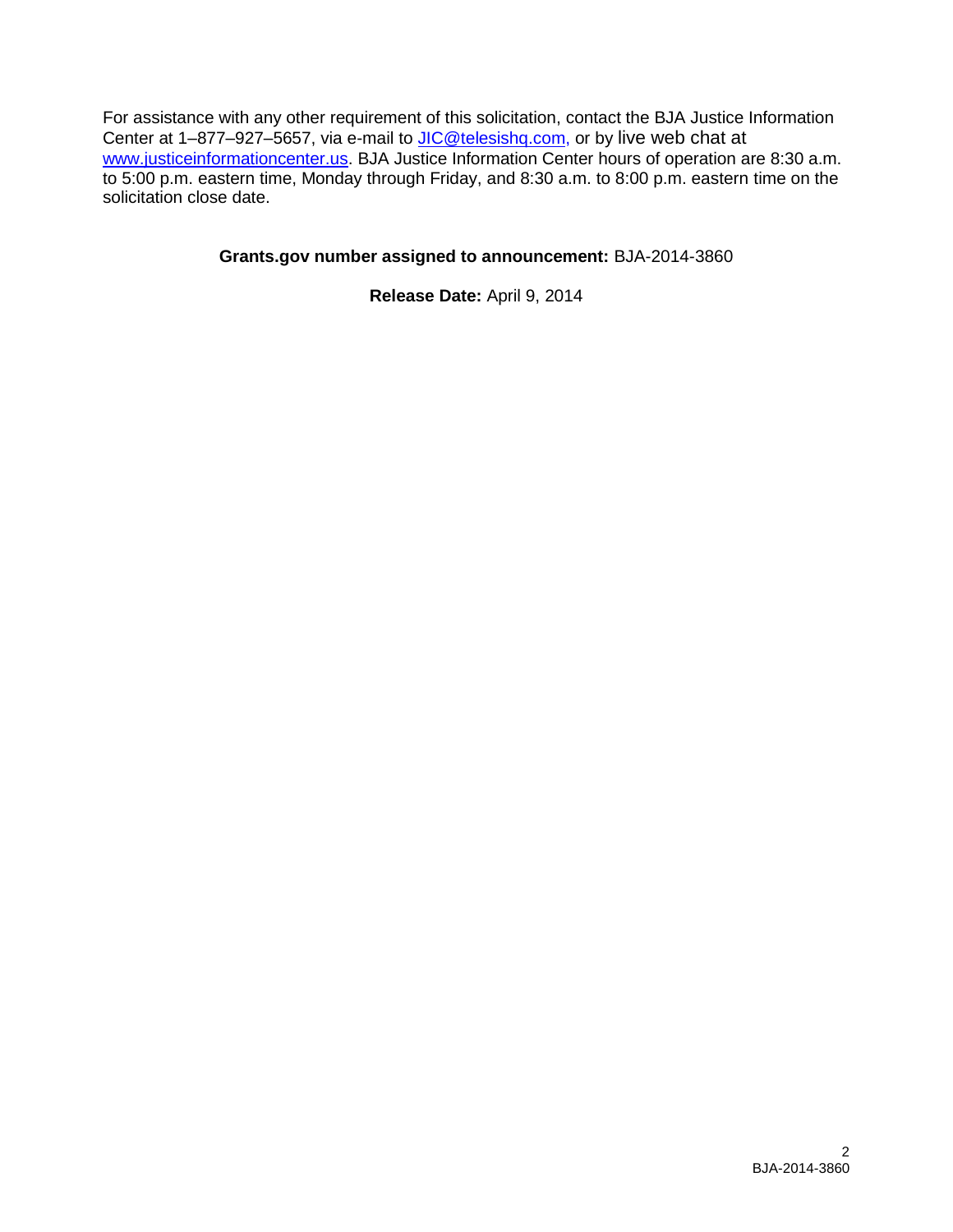| Second Chance Act Two-Phase Adult Reentry Demonstration Program                                                    |          |
|--------------------------------------------------------------------------------------------------------------------|----------|
|                                                                                                                    |          |
| What an Application Should Include 16<br>Information to Complete the Application for Federal Assistance (SF-424)17 |          |
|                                                                                                                    |          |
|                                                                                                                    |          |
|                                                                                                                    |          |
|                                                                                                                    |          |
|                                                                                                                    |          |
|                                                                                                                    |          |
|                                                                                                                    |          |
|                                                                                                                    |          |
|                                                                                                                    |          |
|                                                                                                                    |          |
|                                                                                                                    |          |
|                                                                                                                    |          |
|                                                                                                                    |          |
| Appendix 1<br>Appendix 2                                                                                           | 32<br>35 |

## **Contents**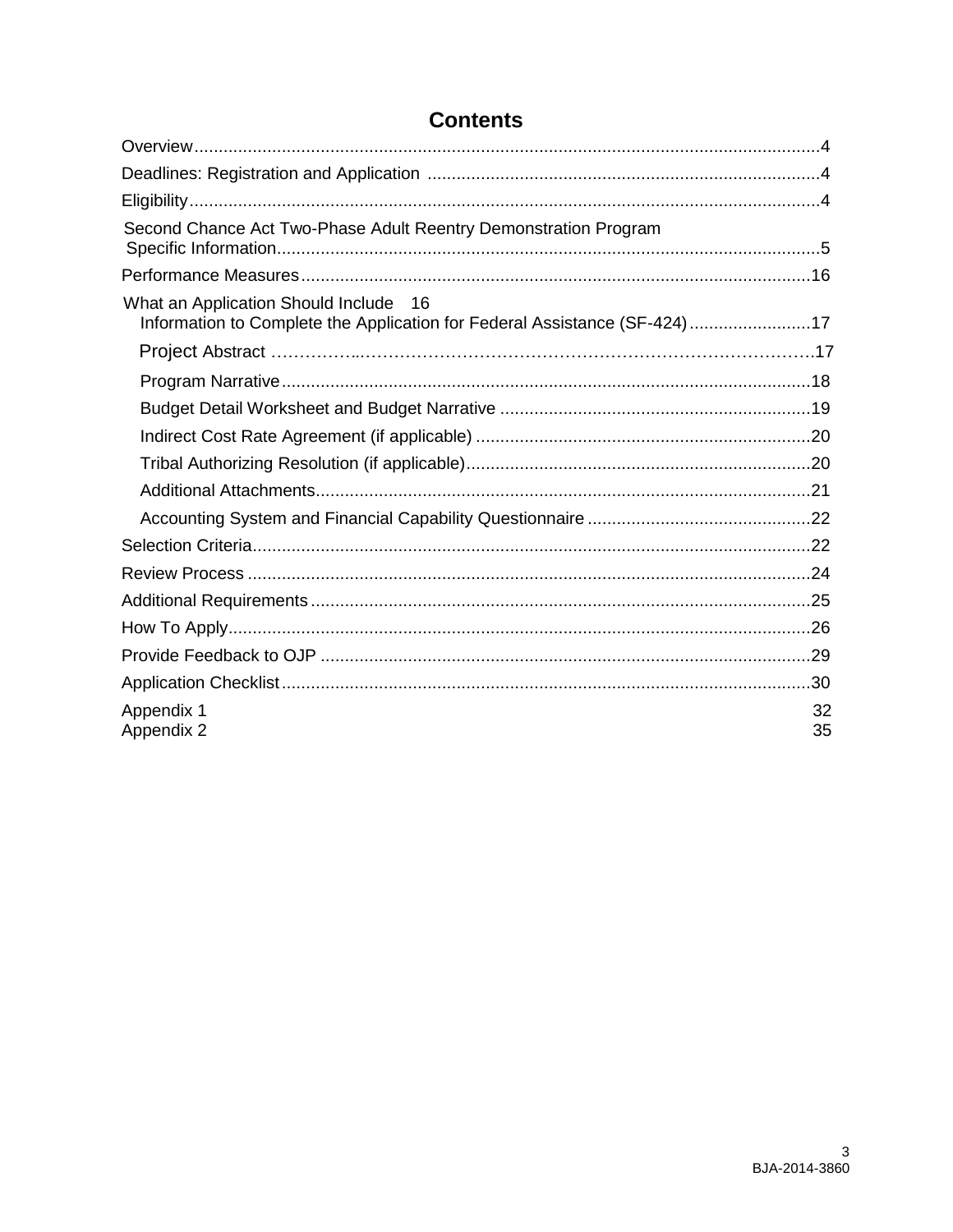# **Second Chance Act Two-Phase Adult Reentry Demonstration Program: Planning and Implementation (CFDA #16.812)**

#### <span id="page-3-0"></span>**Overview**

There are currently over 2.2 million individuals serving time in federal and state prisons, and millions of people cycle through local jails every year. Of those in state and federal prison, approximately 95 percent will be released and return to communities across the nation. A majority of these individuals have needs that, if unaddressed in prison, during the reentry process, and after release, will negatively impact their ability to live productive, prosocial, crime-free lives in the community. These needs include housing and employment challenges, relationship and family issues, and substance abuse and mental health problems.

While members of Native American tribes who are incarcerated possess similar needs, addressing them successfully can be particularly challenging because members of tribal communities return from federal, Bureau of Indian Affairs (BIA), state, local, and tribal facilities. In addition to the difficulties associated with the coordination of services for individuals returning from these diverse facilities, services to address the various needs of the formerly incarcerated often do not exist on tribal lands.

The Second Chance Act of 2007 (Pub. L. 110-199) helps to address these significant challenges by providing comprehensive responses to the significant number of incarcerated adults who are returning to communities from prison, jail, and juvenile residential facilities. Programs funded under the Second Chance Act help to promote public safety by ensuring that the transition individuals make from prison and jail to the community is successful.

Section 101 of the Second Chance Act authorizes federal awards to state and local governments and federally recognized Indian tribes that may be used for demonstration projects to promote the safe and successful reintegration into the community of individuals who have been incarcerated or detained. Funding for this program is authorized under the Department of Justice Appropriations Act, 2014, Pub. L. No. 113-76, 128 Stat. 5, 63.

## <span id="page-3-1"></span>**Deadlines: Registration and Application**

Applicants must register with Grants.gov prior to submitting an application. OJP encourages applicants to **register several weeks before** the application submission deadline. In addition, OJP urges applicants to submit applications 72 hours prior to the application due date. The deadline to apply for funding under this announcement is 11*:*59 p.m. eastern time on June 2, 2014. *S*ee the "How To Apply" section on page 26 for more details. Note that while the deadline for submission is 11:59 p.m. eastern time on June 2, 2014, staff assistance through the BJA Justice Information Center is only available until 8:00 p.m. eastern time (see "Contact Information" on page 2 for more information about BJA's Justice Information Center).

# <span id="page-3-2"></span>**Eligibility**

Refer to the title page for eligibility under this program.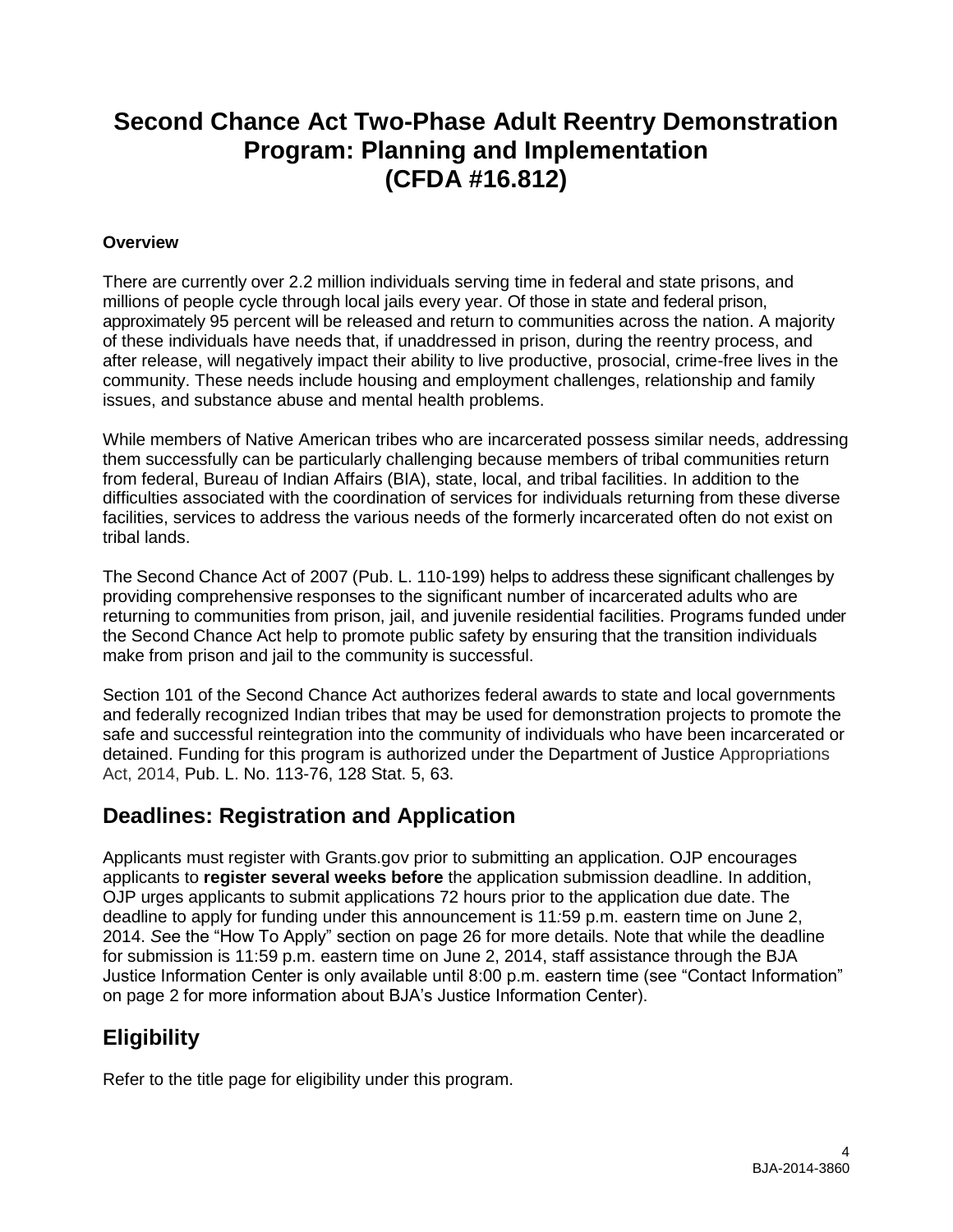## <span id="page-4-0"></span>**Second Chance Act Two-Phase Adult Reentry Demonstration Program—Specific Information**

## **Goals, Objectives, and Deliverables**

The goal of this program is to support jurisdictions to develop and implement comprehensive and collaborative strategies that address the challenges posed by reentry to increase public safety and reduce recidivism for medium to high risk individuals reentering communities from incarceration. Within the context of this initiative, "reentry" is not envisioned to be a specific program, but rather a process that begins when the individual is first incarcerated (pre-release) and ends with his or her successful community reintegration (post-release).

This process should provide the individual with appropriate evidence-based services—including addressing individual criminogenic needs—based on a reentry plan that relies on a risk/needs assessment that reflects the risk of recidivism for that offender. The reentry plan should reflect both specific and ongoing pre-release and post-release needs, and a strategy for ensuring that these needs are met throughout the duration of the reentry process.

Successful applicants under this solicitation will be required to *complete* a planning phase for their projects, and after BJA approval, will be authorized to *begin* the implementation phase of the project. Up to 6 months of the total project period can be used to complete planning details, with the remaining months used for implementation of the project. The award period will be for a period of 24 months, with the possibility of no-cost extensions.

Successful applicants will also be required to engage a research partner.

### **Mandatory Project Components**

Applicants under this solicitation must address each of the following requirements:

- **1.** Ability to track unique identifiers for participants, gain access to recidivism data, and report recidivism data, particularly returns to incarceration during the period 1 year after release.
- **2.** Engagement of a research partner to assist with a) finalization of strategic plan, b) data collection and analysis, c) finalizing the baseline recidivism rate, d) forecasting eligible program participant flow to ensure program utilization rates, and e) monitoring and evaluating performance. The research partner can be an independent consultant, or located in an academic institution, a state Statistical Analysis Center, or a research organization. The research partner should have demonstrated expertise conducting the type of work proposed.
- **3.** Provide a baseline recidivism rate for the proposed target population including documentation to support the development of the rate. All grantees will be required to provide a baseline recidivism rate upon award.

### **Mandatory Second Chance Act Requirements**

Section 101 of the Second Chance Act outlines the following Mandatory Requirements that must be included in an application to be eligible for funding for a comprehensive reentry program:

1. A reentry strategic plan that describes the jurisdiction's long-term reentry strategy, including measurable annual and 5-year performance outcomes, relating to the long-term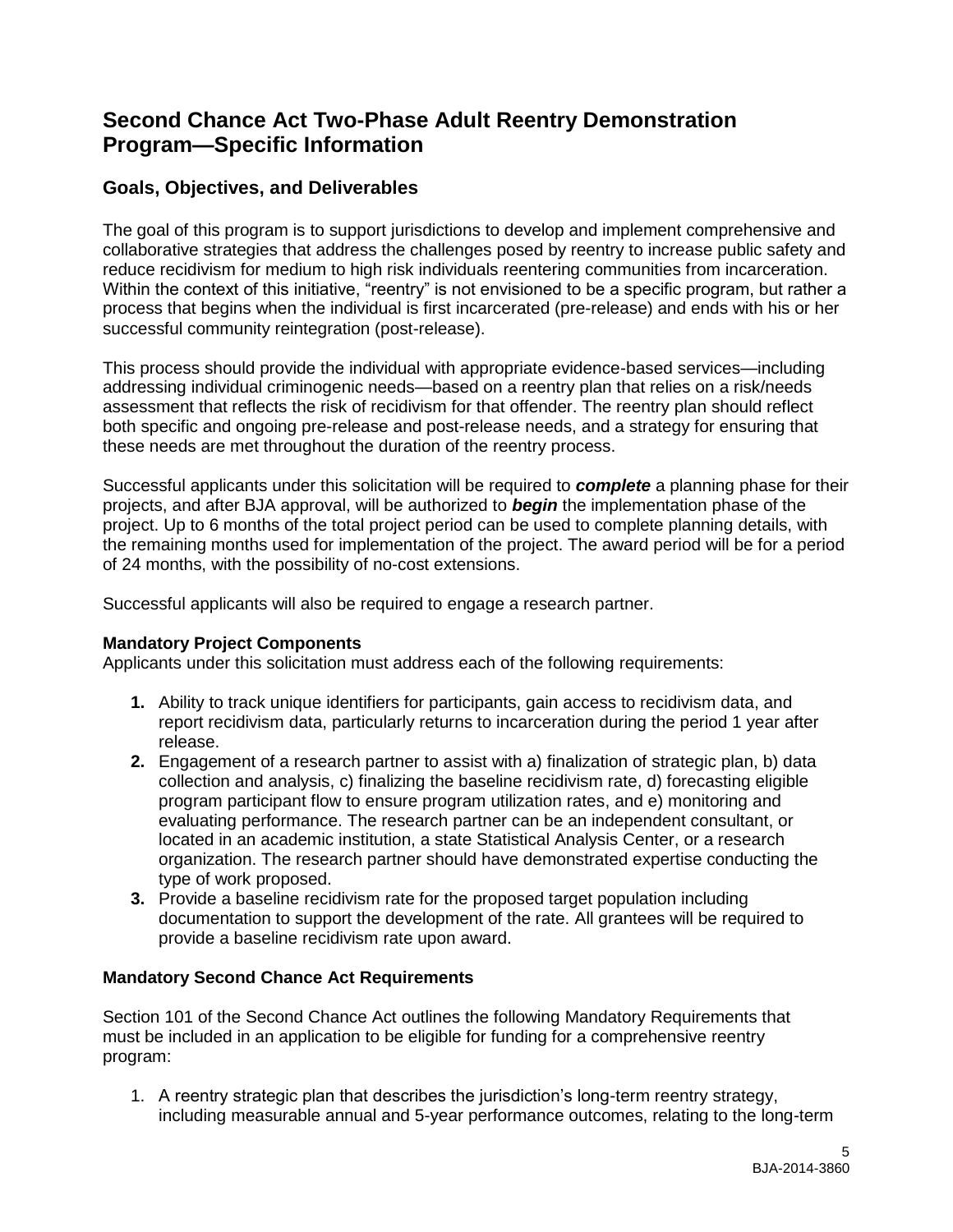goals of increasing public safety and reducing recidivism. One goal of the plan shall be a 50 percent reduction in the rate of recidivism over a 5-year period.<sup>1</sup>

- 2. A detailed reentry implementation schedule and sustainability plan for the program.
- 3. Documentation that reflects the establishment of, and ongoing engagement of, a Reentry Task Force comprised of relevant state, tribal, territorial, or local leaders and representatives of relevant agencies, service providers, nonprofit organizations, and other key stakeholders.
- 4. The Task Force should examine ways to pool resources and funding streams and collect data and best practices in reentry from stakeholder agencies and organizations.
- 5. The Task Force and the strategic planning requirement above should provide a key opportunity for local policymakers to work together to identify and address local barriers to effective reentry, including barriers that are policy or procedural in nature. (See Mandatory Requirement 10 below.)
- 6. Discussion of the role of local governmental agencies, nonprofit organizations, Continuums of Care, state or local interagency councils on homelessness, and community stakeholders that will coordinate and collaborated during the planning and implementation of the reentry strategy. The applicant will provide certification of the involvement of such agencies and organizations. These partners and participants in the creation of the reentry strategy should include representatives from the fields of public safety, corrections, housing (including partnerships with public housing authorities), homeless services providers, health, education, substance abuse, children and families, victims' services, employment, and business.
- 7. Evidence of collaboration with state and local government agencies overseeing health, mental health, housing, homeless services, child welfare, education, substance abuse, victims services, state child support, and employment services, and with local law enforcement agencies.
- 8. A discussion of the role of state corrections departments, community corrections agencies, and local jail corrections systems in ensuring successful reentry in their communities. Applications must include letters of support from corrections officials responsible for facilities or individuals to be served through this project (see "What an Application Should Include," on page 16).
- 9. Documentation that reflects explicit support of the chief executive officer of the applicant state, unit of local government, territory, or Indian tribe and how this office will remain informed and connected to the activities of the project. (See "What an Application Should Include," on page 16.)
- 10. A description of the evidence-based methodology and outcome measures that will be used to evaluate the program and a discussion of how such measurements will provide a valid assessment of the impact of the program. The primary objective of the Second Chance Act is to reduce recidivism. Based upon reliable research findings, there are six fundamental

 $\overline{a}$ 

<sup>&</sup>lt;sup>1</sup> The reentry strategic plan of an applicant that has previously received funding under this program must reflect input from nonprofit organizations, as appropriate and available, and must include performance measures to assess progress toward a 10 percent reduction in recidivism over 2 years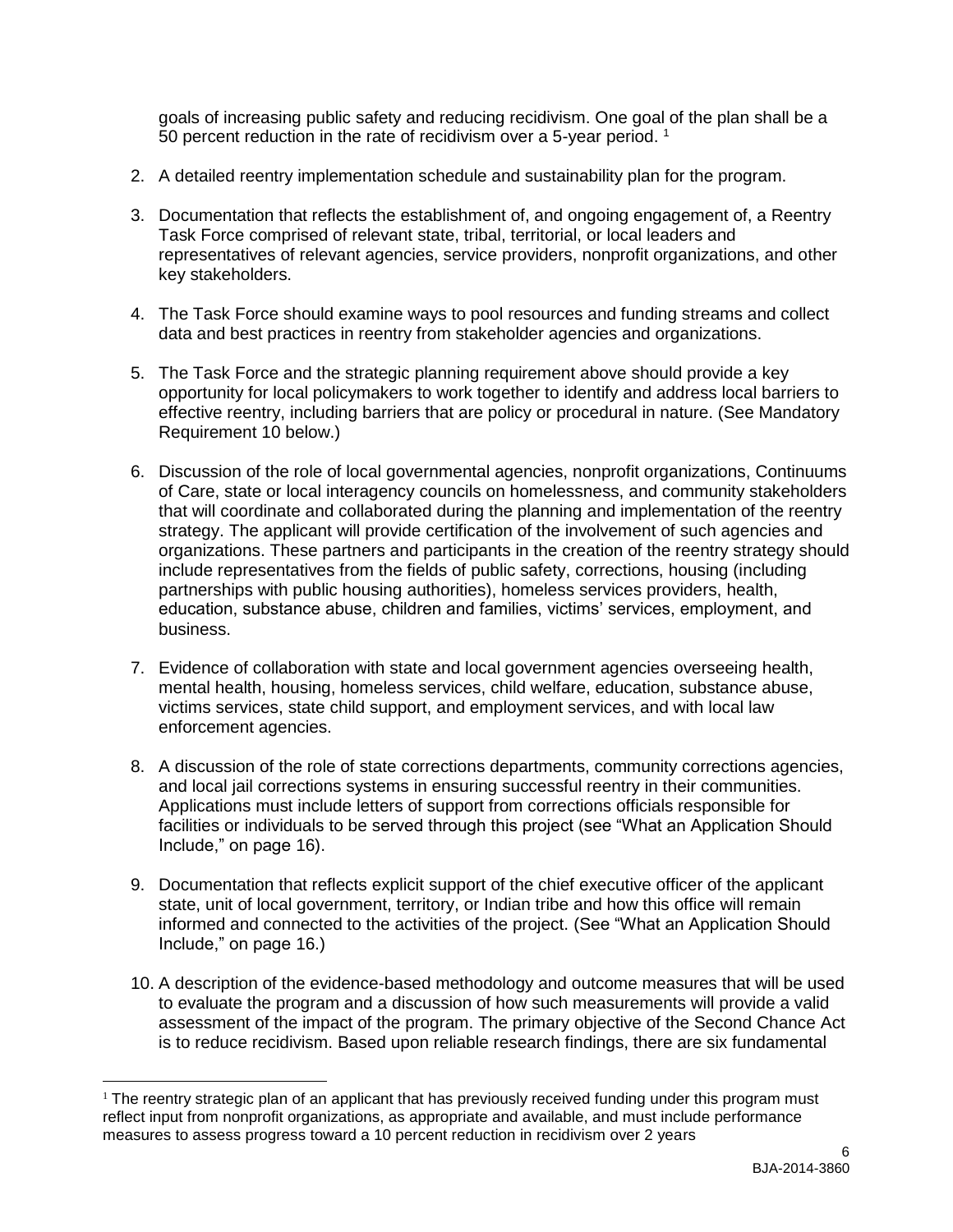strategies of evidence-based correctional practice that are widely accepted as efficacious in reducing future criminal behavior. These six strategies are outlined in Appendix 1: Second Chance Act Grantees: What You Need to Know to Ensure Your Program is Built on Principles of Effective Practice (see page 32). Applicants are required to clearly articulate how these evidence-based strategies are integrated into their program design, and how the program will ensure participants take part in evidence-based services and programs that occur both pre- and post-release.

- 11. A description of how the project could be scaled up or broadly replicated if demonstrated to be effective.
- 12. A plan for the analysis of the statutory, regulatory, rules-based, and practice-based hurdles to reintegration of individuals returning from incarceration into the community. (**Note**: this may be integrated into the strategic planning requirement and guided by the local task force discussed above.) BJA encourages applicants to review the database of the American Bar Association (ABA) National Study on the Collateral Consequences of Criminal Convictions, which catalogues statutes and administrative rules that contain a collateral consequence. The database, available at [www.abacollateralconsequences.org/,](http://www.abacollateralconsequences.org/) will assist attorneys, policymakers, and the public to more easily identify what consequences follow from particular criminal offenses.

See the Selection Criteria: Statement of the Problem on page 22 for more information.

#### **Allowable Uses for Award Funds: Planning Phase**

Although each of the Mandatory Requirements must be included in the application, BJA expects that some may be in the preliminary stages of development at the time of application. During the Planning Phase, applicants must demonstrate a commitment to establishing a robust reentry program. During this phase grantees will receive intensive technical assistance and will be required to complete and submit a *Planning and Implementation Guide* provided by the BJA technical assistance provider—the [National Reentry Resource Center](http://www.nationalreentryresourcecenter.org/) (NRRC)—which will guide each grantee in developing a strategic plan that incorporates evidence-based programs, policies, and practices. During the planning phase the relationship with the research partner will be cemented, including a contract, memorandum of understanding, or other agreement that clearly delineates the role and responsibilities of the research partner. This document should establish the authority of the research partner to access agency data, interview personnel, and monitor operations that are relevant to the evaluation of the initiative. Once Planning and Implementation Guides and research plans are submitted and approved by BJA, grantees will move into the Implementation Phase of their project and gain access to the remainder of their grant funds.

Allowable uses for award funds during the Planning Phase include the following:

- Support of a Reentry Task Force comprised of relevant state, tribal, territorial, or local leaders and representatives of relevant agencies, service providers, nonprofit organizations, and other key stakeholders. The Task Force should examine ways to pool resources and funding streams, implement best practices in reentry, and collect outcome data from stakeholder agencies and organizations. The Task Force should be the primary resource for development of a reentry strategic plan.
- Continue development of a reentry strategic plan that describes the long-term strategy, including measurable annual and 5-year performance outcomes, relating to the long-term goals of increasing public safety and reducing recidivism. The reentry strategic plan must: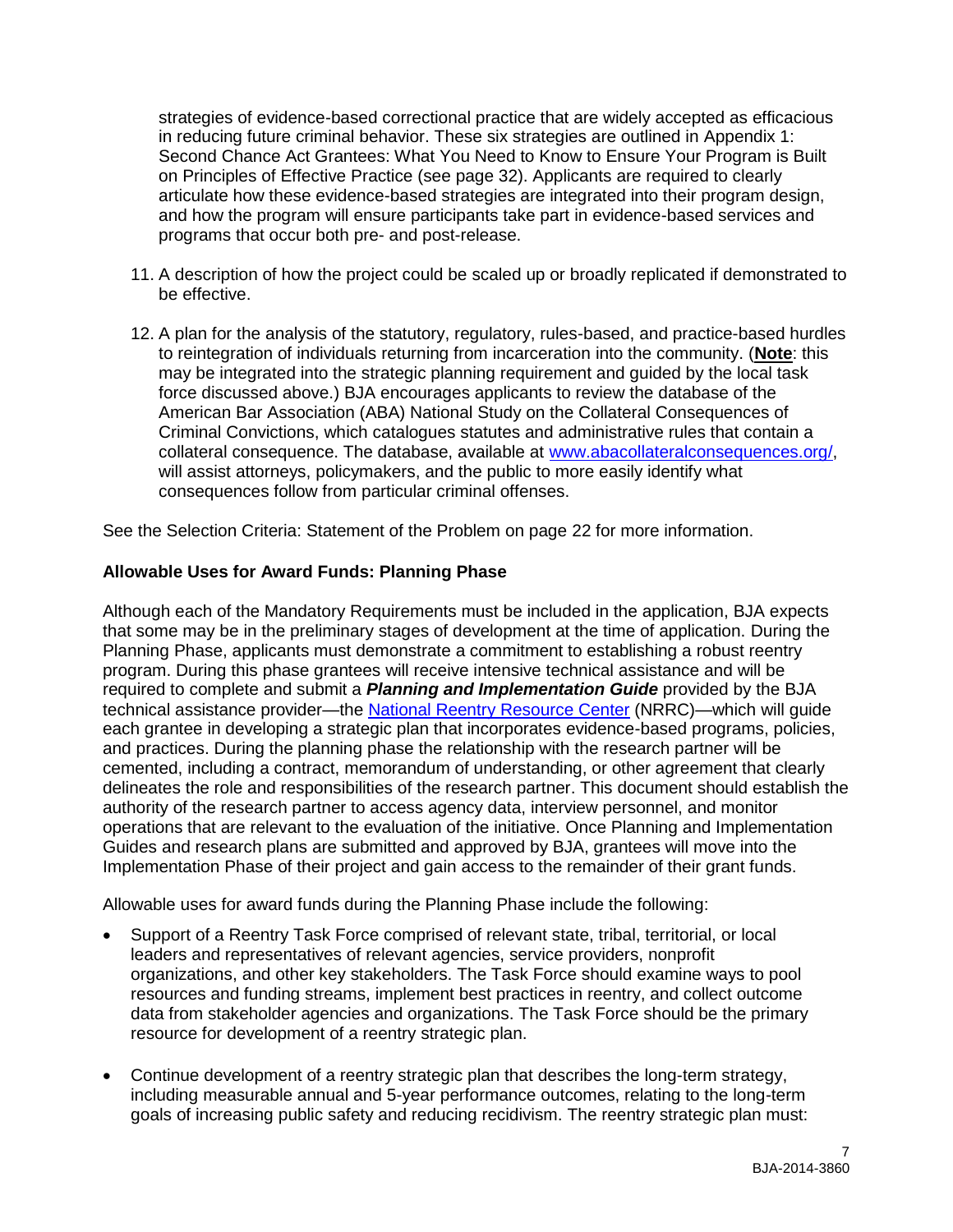- o Present a multidisciplinary, jurisdiction-wide reentry strategy to improve outcomes for individuals leaving prison or jail that incorporates the effective practices and policies outlined in Appendix 1;
- $\circ$  Incorporate a detailed implementation schedule and sustainability plan for the reentry strategy;
- o Include discussion of the role of local governmental agencies, nonprofit organizations, and community stakeholders that will be coordinated by, and that will collaborate on, the offender reentry strategy of the applicant and its supporting evidence base, and certification of the involvement of such agencies and organizations;
- $\circ$  Include extensive evidence of collaboration with state and local government agencies overseeing health, mental health, housing (including partnerships with public housing authorities), homeless services, child welfare, education, substance abuse, victims' services, and employment services, and with local law enforcement agencies; and
- o Discuss of the role of state corrections departments, community corrections agencies, local jail, and/or juvenile corrections systems in ensuring successful reentry of individuals returning from incarceration into their communities. Applications must include letters of support from corrections officials responsible for facilities or the individuals to be served through this project.

#### **Allowable Uses for Award Funds: Implementation Phase**

- *Use Actuarial-Based Assessment Instruments for Reentry Planning*. There is strong evidence from the research literature that populations of individuals returning from incarceration should be assessed to determine criminogenic risk and needs factors and determine supervision levels and services so that appropriate interventions can be delivered. Use of assessment instruments that are reliable, validated, and normed for a specific population increase the chances that individuals will be matched with the appropriate type of treatment and reentry services.
- *Target Criminogenic Needs that Affect Recidivism*. While individuals reentering the community have a variety of treatment and behavioral needs, which are themselves risk factors for future offending, criminogenic needs are the dynamic risk factors mostly closely associated with offending behavior. Criminogenic risk and needs factors include a history of anti-social behavior; anti-social personality pattern; anti-social cognition; anti-social associates; family and/or marital; school and/or work; leisure and/or recreation; and substance abuse. Behavioral change is possible if individuals returning from incarceration are provided with tailored, sequential programming that addresses individual criminogenic needs that affect the risk of recidivism. Applicants are strongly urged to provide treatment interventions that target criminal thinking, especially for higher-risk individuals.
- *Provide Sustained Case Planning/Management in the Community*. Reentry programs should ideally begin when the individual is first incarcerated and continue when the individual is released to the community. Since most individuals returning from incarceration are at the highest risk of re- arrest the first few months after release, services should be most intensive at the time of release to the community. Applicants are strongly urged to use consistent pre- and post- release case management and supervision that is sustained over a period of at least 6 months and is especially responsive to the individual's transition from incarceration to the community. Applicants are strongly urged to also link case management services to affordable and supportive housing for target populations where homelessness is a risk factor for recidivism.
- *Support a Comprehensive Range of Services for the Formerly Incarcerated*. Based on an individual's risk/needs assessment, applicants are encouraged to make available a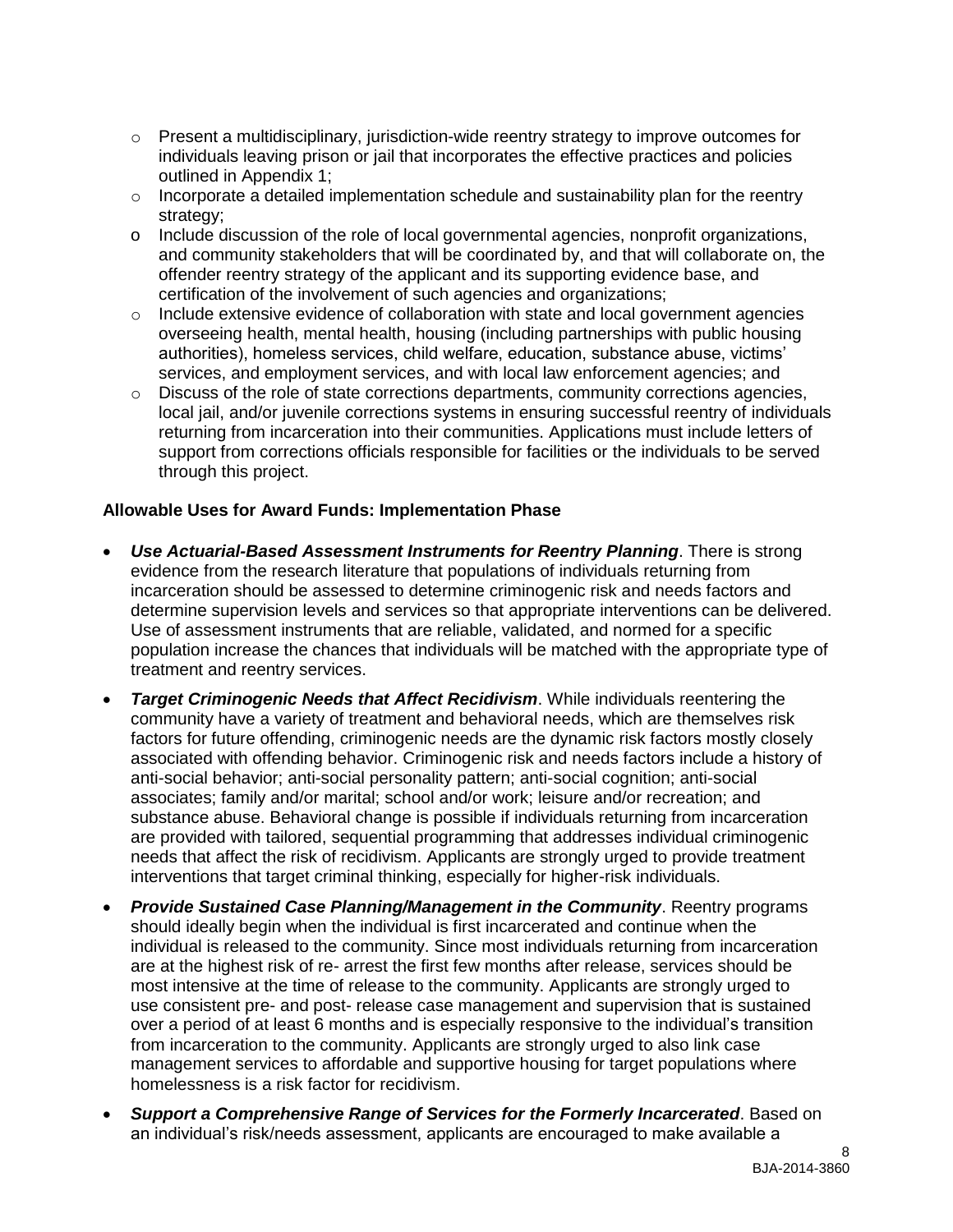comprehensive range of programs and a process for addressing the dosage needs of each individual returning from incarceration, including the following: treatment services that employ the cognitive, behavioral, and social learning techniques of modeling, role playing, reinforcement, resource provision, and cognitive restructuring; educational, literacy, vocational, and job placement services; substance abuse treatment (including alcohol abuse); housing, mental, and physical healthcare services; veteran-specific services as applicable; programs that encourage safe, healthy, and responsible family and parent-child relationships and enhance family reunification, as appropriate; mentoring; and permanent supportive housing

- *Provide Staff Training.* Implemented reentry programs should also provide adequate staff training to appropriately use cognitive-behavioral interventions and strategies on the utilization of evidence-based programs and practices.
- *Resources for Civil Legal Aid.* Civil legal assistance can often play a critical role in addressing barriers to successful reintegration. This guidance clarifies that an allowable use of Second Chance Act funds for reentry services includes referral to and payment of legal services related to the purpose of the grant, such as: securing a driver's license, expunging criminal records, litigating inappropriate denials of housing or employment and violations of the Fair Credit Reporting Act, creating and/or modifying child support orders, and other family law services that help stabilize individuals and families. This excludes the payment of fines or penalties associated with a driver's license suspension or the payment of child support. For more information, go to [www.bja.gov/Programs/SecondChanceLegalServicesGuidance.pdf.](http://www.bja.gov/Programs/SecondChanceLegalServicesGuidance.pdf)
- *Affordable Care Act*: Develop and implement strategies to identify and enroll eligible, uninsured program participants in Medicaid, or other insurance through health exchanges, and to connect them to treatment providers as appropriate. Plan and strategize for how expanded options for access to healthcare can enhance outcomes for individuals returning home from incarceration. Applicants can plan and implement strategies for expanded Medicaid eligibility, behavioral health parity, connection to subsidized private health insurance options through the health insurance marketplace (also known as exchanges) to increase access, service use, and outcomes.

#### **Unallowable Uses for Award Funds During Both Planning and Implementation Phases**

In addition to the unallowable costs identified in the [OJP Financial Guide,](http://www.ojp.usdoj.gov/financialguide/) award funds may not be used for the following:

- Prizes/rewards/entertainment/trinkets (or any type of monetary incentive)
- Client stipends
- Gift cards
- Vehicles
- Food and beverage

For questions pertaining to budget and examples of allowable and unallowable costs, see the OJP Financial Guide at [www.ojp.usdoj.gov/financialguide/index.htm](http://www.ojp.usdoj.gov/financialguide/index.htm)*.* 

#### **Target Population**

**The target population for the initiative must be a specific subset of medium- to high-risk individuals as identified using a validated assessment tool, and convicted as an adult and incarcerated in a state, local, or tribal prison or jail.** These individuals may include sex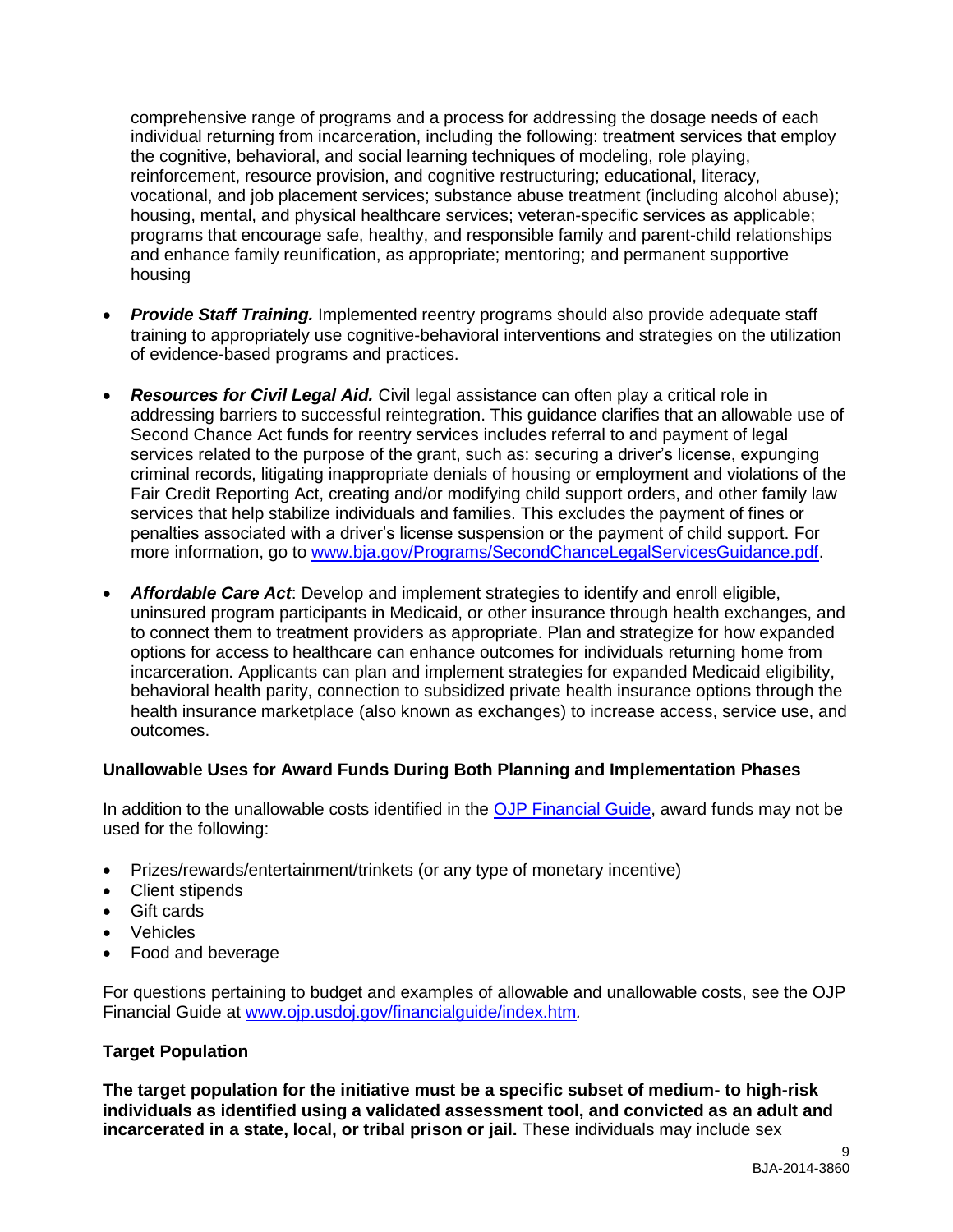offenders, mentally ill individuals, or individuals dually diagnosed with major mental health disorders and alcohol or substance addictions at the same time, for participation in the funded program.

"High-risk offenders" are defined as individuals that score moderate to high risk based on a validated risk assessment tool. "Risk" is defined as the likelihood that a person will re-offend upon release from a facility. Applicants must identify the validated assessment tool used and the risk levels eligible for participation in the program.

Programs that target high-risk individuals that are experiencing or at risk of chronic homelessness will also be given strong consideration. This would include people that have been in jail or prison for 90 days or less, that were living on the streets or in an emergency shelter prior to entry, and who have a long history of cycling between short-term stays in jail and homelessness.

Applicants are required to provide detailed information on the number of participants to be serviced through the project. For the purposes of this program, applicants are encouraged to provide services for a minimum of 75 individuals. If the applicant's target population cohort is less than this total, the cohort should be part of a larger target population.

For federally recognized Indian tribes, the individuals may be housed in a tribal, regional, county, or local jail pursuant to state or tribal law.

Applicants must identify and define the specific subset of individuals, or combination of subsets, that are proposed to be the target population of their project. For example, jurisdictions may choose to target specifically individuals returning from incarceration who are:

- A specific demographic or set of demographics (age, gender, etc.).
- Focus on individuals returning to a jurisdiction (e.g., specific community, neighborhood, or zipcode) where a disproportionate population of individuals will be released from prisons or jails.
- Housed in the same facility.

#### **Target Population Data Collection and Local Research Partnerships**

In applying for these grants, applicants agree to cooperate in any and all related research efforts and program evaluations by collecting and providing enrollment and participation data during all years of the project. Applicants also agree to provide detailed individual-level data, in the format specified by OJP during this time period (and for the following 5 years for recidivism data).

Applicants further agree to implement random or other modes of participant assignment required by the evaluation design; cooperate with all aspects of the evaluation project; and provide comparable individual-level data for comparison group members.

#### **Applicants must develop a partnership with a local research organization that can assist with data collection, performance measurement, and local evaluation.**

**Note: All successful applicants will be expected to secure permission from all program participants to collect and report on administrative data pertaining to criminal status.**

#### **Priority Considerations**

Priority consideration will be given to applicants who: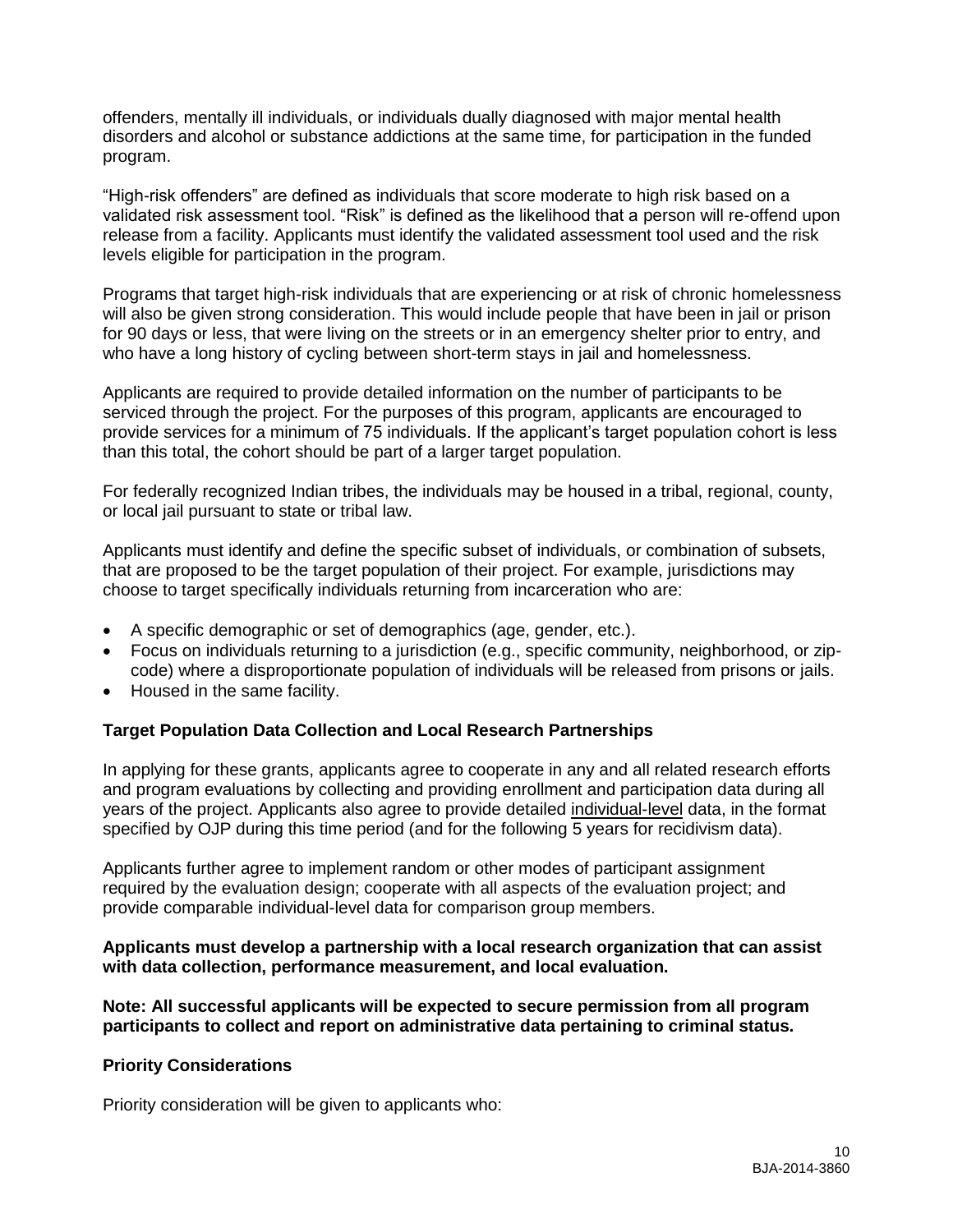- Focus their initiative on geographic areas with a disproportionate population returning from prisons, jails, and juvenile facilities.
- Provide for an independent evaluation of reentry programs that include, to the maximum extent possible, random assignment and controlled studies to determine the effectiveness of such programs.
- Demonstrate effective case assessment and management abilities to provide a comprehensive and continuous reentry process, including the following:
	- Using an actuarial-based assessment instrument for reentry planning that targets the criminogenic needs of the individual that affect recidivism, and provide sustained case management and services during incarceration and for at least 6 months in the community.
	- Pre-release planning and transition housing, connection to or placement into short-term and permanent housing, including permanent supportive housing, when appropriate.
	- Establishing pre-release planning procedures to ensure that the eligibility of an individual for federal or state benefits is established before release and those individuals will obtain all necessary referrals for reentry services.
	- Delivery of continuous and appropriate drug treatment, medical care, job training and placement, educational services, or any other service or support needed for successful reentry.
- Review and reform the process by which the applicant adjudicates violations of parole, probation, or supervision following incarceration, taking into account public safety and enhancing the use of swift, certain, graduated, and proportionate responses.
- Incorporate a "Pay for Success" model into their projects (see below). Note that successful applicants can use the planning phase of their funded projects to develop a Pay for Success program model.
- Target high-risk individuals through validated assessment tools.
- Link grant-funded activities and services to affordable and supportive housing, leveraged through partnerships with non-profit housing agencies, public housing authorities, housing finance agencies, and Continuums of Care, particularly for those who are experiencing or at risk of chronic homelessness (see definitions). This would be people who have been in jail or prison for 90 days or less that were living on the streets or in an emergency shelter prior to entry and who have a long history of cycling between short-term stays in jail and homelessness.
- Include input from nonprofit organizations, as relevant and appropriate, consultation with crime victims, and coordination with families of incarcerated individuals.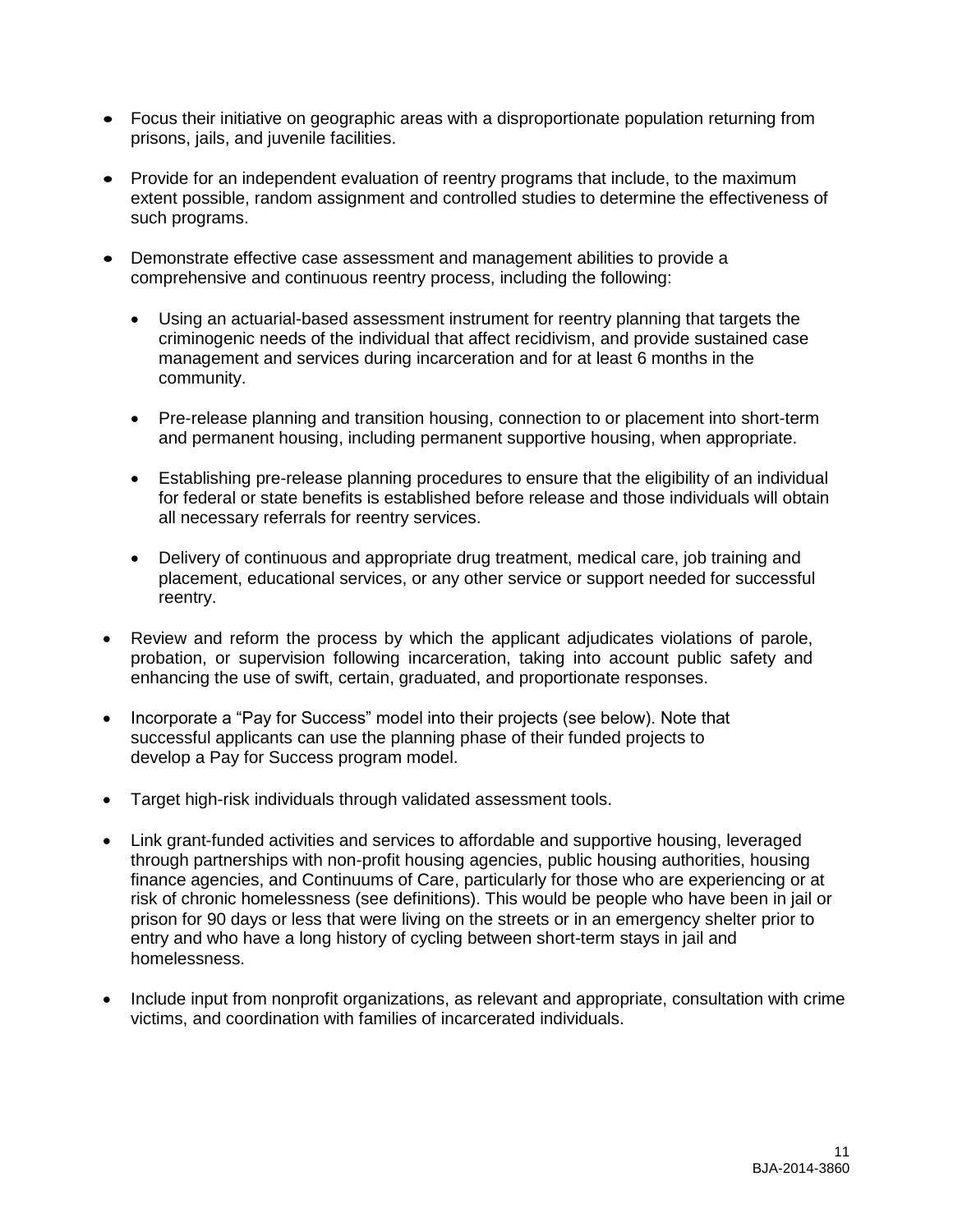## **Applicant Resources**

#### **Pay for Success**

Pay for Success projects represent a new way to potentially achieve positive outcomes with the criminal justice population at a lower cost to governments. Under a typical Pay for Success model, service providers either directly or through an intermediary organization secure capital to fund their operations and achieve specified outcomes for a predefined target population. The funding organizations only recoup their investment at such time that the outcomes for the target population have been achieved and that achievement has been verified via an evaluation methodology mutually agreed upon by the government participant and the investors. This model is designed to be a low-cost, low-risk way for governments to achieve outcomes for certain populations.

BJA is offering priority consideration for applicants proposing to incorporate a Pay for Success model into their reentry program. Under this priority, Second Chance grants may be used (1) to fund operations if a state, local or other organization will pay for outcomes after they are achieved; or (2) to pay for outcomes achieved within the grant period. Note that all standard financial and administrative restrictions will apply (for example, grant funds will be unavailable to promote or fund separate financial instruments such as bonds). For more information, see the Pay for Success Criteria in Appendix 2 and "Paying for Success" at the following web site: [payforsuccess.org.](http://payforsuccess.org/)

#### **Behavioral Health Framework for Adults Under Correctional Supervision**

For a compilation of the latest research and for an understanding of how to target programming for people with behavioral health needs under correctional supervision, see: *[Adults with Behavioral](http://consensusproject.org/jc_publications/adults-with-behavioral-health-needs)  [Health Needs Under Correctional Supervision: A Shared Framework for Reducing Recidivism and](http://consensusproject.org/jc_publications/adults-with-behavioral-health-needs)  [Promoting Recovery](http://consensusproject.org/jc_publications/adults-with-behavioral-health-needs)*. The framework is designed to reduce recidivism and behavioral health problems among individuals under correctional control or supervision by making the most effective use of scarce resources to improve outcomes for those individuals. It provides a common structure for corrections and treatment system professionals to begin building truly collaborative responses to their overlapping service population.

#### **Integrated Reentry and Employment Strategies**

For a compilation of the latest research and for an understanding of how to target employment services for the reentry population, see: *[Integrated Reentry and Employment Strategies: Reducing](http://www.csgjusticecenter.org/wp-content/uploads/2013/09/Final.Reentry-and-Employment.pp_.pdf)  [Recidivism and Promoting Job Readiness.](http://www.csgjusticecenter.org/wp-content/uploads/2013/09/Final.Reentry-and-Employment.pp_.pdf)*

This White Paper is written for policymakers and practitioners engaged in the corrections and workforce development fields who recognize the need for the two systems to collaborate more closely to improve public safety and employment outcomes for people who have been incarcerated or are on probation or parole. It promotes close collaborations with reentry service providers and provides guidance on prioritizing scarce resources to more effectively reduce rates of reincarceration and joblessness. The paper also outlines principles that should drive both supervision and service decisions—decisions that can help ensure that front-line personnel's efforts are having the greatest positive effect.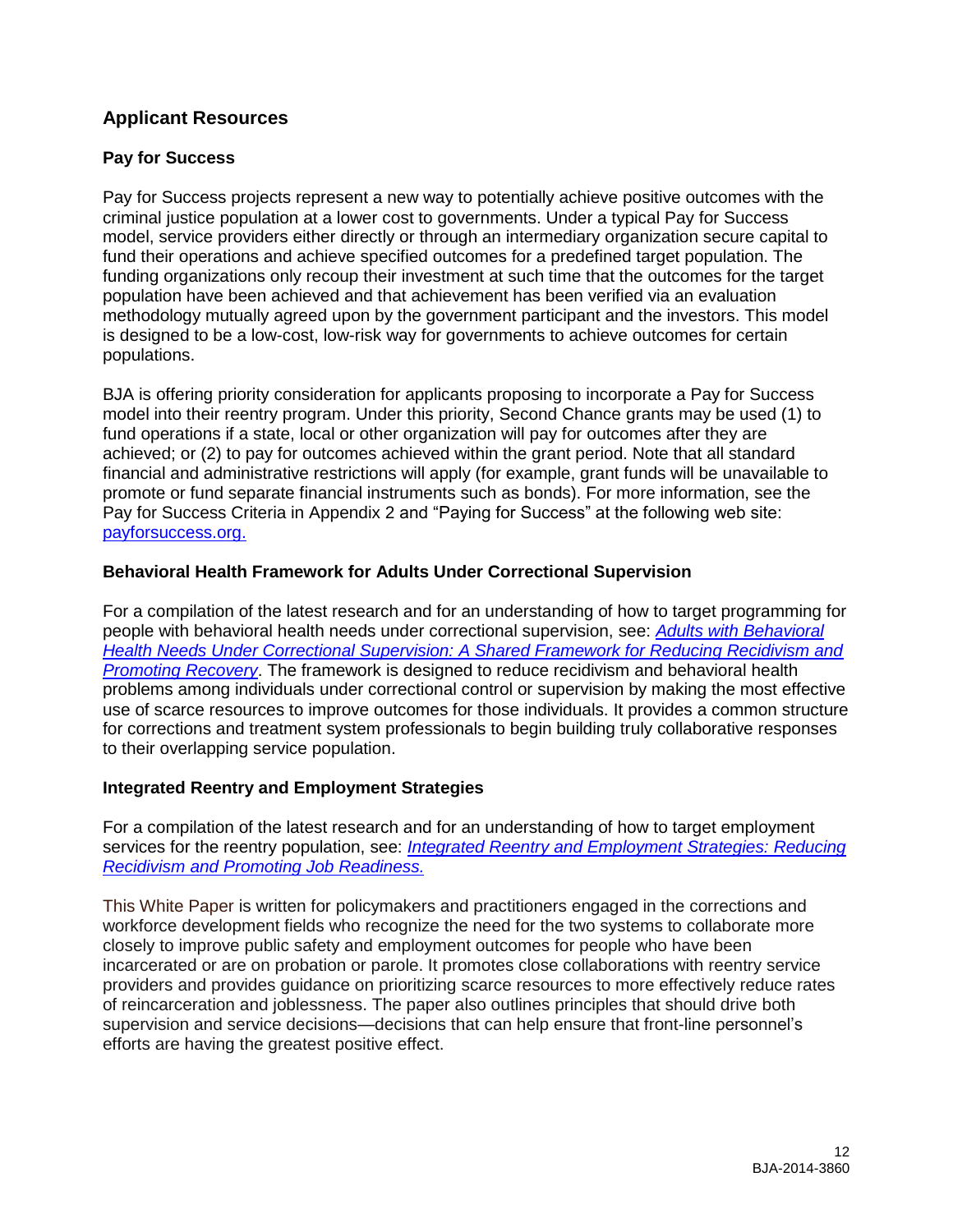## **National Reentry Resource Center (NRRC)**

BJA and OJJDP are also collaborating on the oversight of the National Reentry [Resource](http://www.nationalreentryresourcecenter.org/) Center [\(NRRC\).](http://www.nationalreentryresourcecenter.org/) The NRRC, funded by BJA, provides training and technical assistance to states, tribes, territories, local governments, service providers, nonprofit organizations, and correctional agencies and institutions working on reentry, including Second Chance Act grantees. The NRRC hosts a funding page that lists all reentry-related federal funding opportunities. All successful applicants will receive intensive technical assistance from the NRRC.

#### **Evidence-Based Programs or Practices**

OJP places a strong emphasis on the use of data and evidence in policy making and program development in criminal justice. OJP is committed to:

- improving the quantity and quality of evidence OJP generates;
- integrating evidence into program, practice, and policy decisions within OJP and the field; and
- improving the translation of evidence into practice.

OJP considers programs and practices to be evidence-based when their effectiveness has been demonstrated by causal evidence, generally obtained through one or more outcome evaluations. Causal evidence documents a relationship between an activity or intervention (including technology) and its intended outcome, including measuring the direction and size of a change, and the extent to which a change may be attributed to the activity or intervention. Causal evidence depends on the use of scientific methods to rule out, to the extent possible, alternative explanations for the documented change. The strength of causal evidence, based on the factors described above, will influence the degree to which OJP considers a program or practice to be evidence-based. OJP's [CrimeSolutions.gov](http://www.crimesolutions.gov/) web site is one resource that applicants may use to find information about evidence-based programs in criminal justice, juvenile justice, and crime victim services.

Collaborative partnerships between researchers and practitioners have great potential to improve practice and policy. NIJ recently published findings of the Research-Practitioner Partnerships Study, which documents, synthesizes, and shares what makes partnerships between researchers and practitioners successful:

 ["Recommendations for Collaborating Successfully With Academic Researchers, Findings from](https://www.ncjrs.gov/pdffiles1/nij/grants/243911.pdf)  the Researcher‐[Practitioner Partnerships Study \(RPPS\)"](https://www.ncjrs.gov/pdffiles1/nij/grants/243911.pdf)

### **Amount and Length of Awards**

Applicants must apply in one of three categories, depending upon their jurisdictional status.

- **Category 1, Competition ID BJA-2014-3861**: Units or components of state government agencies serving adults.
- **Category 2, Competition ID BJA-2014-3862**: Units or components of county or city local government agencies serving adults.
- **Category 3, Competition ID BJA-2014-3863**: Federally recognized Indian tribes and Alaska Native tribes and/or tribal organizations serving adults.

BJA anticipates that it will make awards of up to \$750,000 each for a 24-month project period, with up to \$150,000 available during the planning period.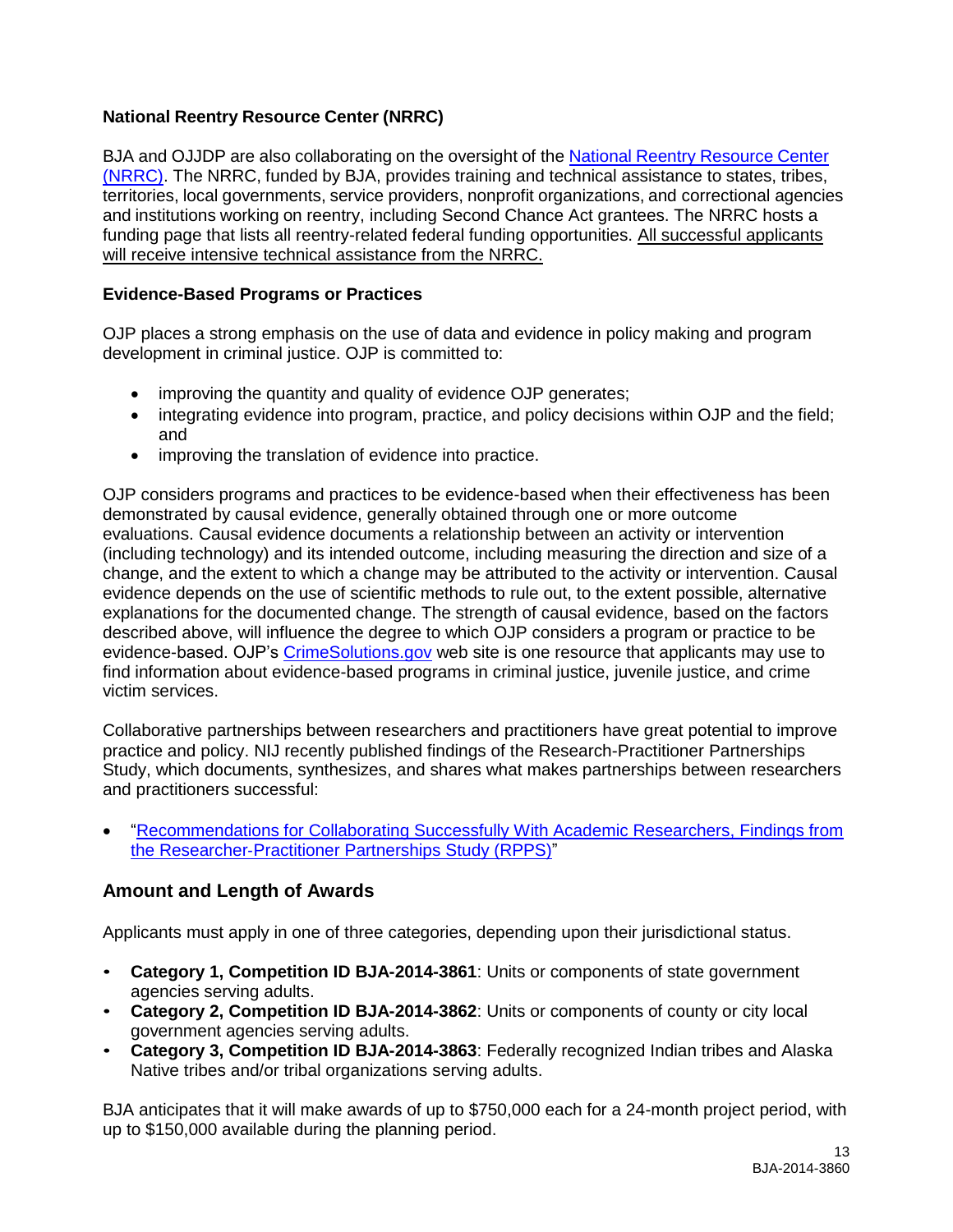#### **Once the Planning Phase has been completed and BJA has approved the completed Planning and Implementation Guide, the grantee will gain access to the remaining award balance of \$600,000. Grantees will then be able to proceed into the Implementation Phase and complete project activities.**

All awards are subject to the availability of appropriated funds and to any modifications or additional requirements that may be imposed by law.

### **Budget Information**

Applicants must budget funds to travel to DOJ-sponsored grant meetings. Applicants should estimate the costs of travel and accommodations for three staff to attend two meetings in Washington, DC. All expenses must be reasonable, allowable, and necessary to the project.

#### **Match Requirement**

As required by the Second Chance Act, a match is required for all applications. Federal funds awarded under this program may not cover more than 50 percent of the total costs of the project being funded. Applicants must identify the source of the 50 percent non-federal portion of the total project costs and how they will use match funds. The recipient of a grant must provide a minimum of 25 percent of the total project cost in cash match, and 25 percent of the total project cost may be matched by making in-kind contributions of goods or services that are directly related to the purpose for which the grant was awarded. Federal funds received and cash match provided by the grantee shall be used to supplement, not supplant, non-federal funds that would otherwise be available for the activities funded under this section.

#### **The applicant must identify the source of the 25 percent non-federal cash portion of the budget and how both cash and in-kind match funds will be used.**

#### **Match Waiver:**

The Attorney General may waive the match requirement upon a determination of fiscal hardship. To be considered for a waiver of match, a letter of request signed by the Authorized Representative must be submitted with the application defining the fiscal hardship. Fiscal hardship may be defined in terms related to reductions in overall correctional budgets, furloughing or reductions in force of correctional staff or other similar documented actions which have resulted in severe budget reductions. Detailed information must be provided with match waiver requests.

A match waiver request must be submitted as a separate attachment to the application and titled as the "Match Waiver."

**Note:** The budget detail should distinguish cash from in-kind matched funds using an asterisk to show what percentage of the budget is cash. Once incorporated into the OJP-approved budget, the match becomes mandatory and subject to audit. Further, if a successful applicant's proposed match exceeds the required match amount, and OJP approves the budget, the total match amount incorporated into the approved budget becomes mandatory and subject to audit.

The formula for calculating match is:

| <b>Federal Award Amount</b>     | $=$ Adjusted (Total) Project Costs |
|---------------------------------|------------------------------------|
| <b>Federal Share Percentage</b> |                                    |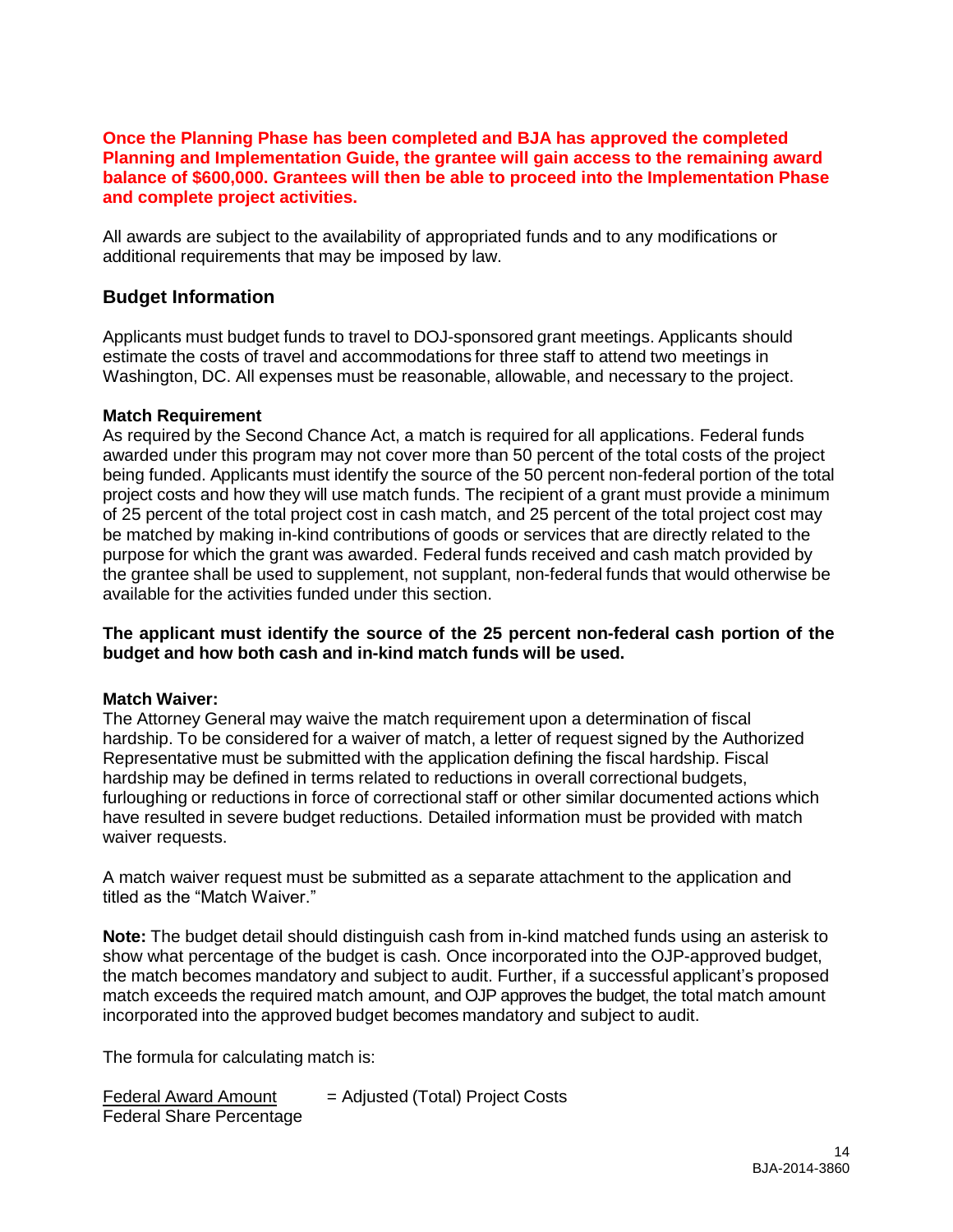Required Recipient's Share Percentage x Adjusted Project Cost = Required Match

**Example:** For a federal award amount of \$750,000, match would be calculated as follows:

 $$750,000 = $1,500,000$  50% x \$1,500,000 = \$750,000 match 50%

#### **Limitation on Use of Award Funds for Employee Compensation; Waiver**

With respect to any award of more than \$250,000 made under this solicitation, recipients may not use federal funds to pay total cash compensation (salary plus cash bonuses) to any employee of the award recipient at a rate that exceeds 110 percent of the maximum annual salary payable to a member of the federal government's Senior Executive Service (SES) at an agency with a Certified SES Performance Appraisal System for that year. The 2014 salary table for SES employees is available at [www.opm.gov/salary-tables.](http://www.opm.gov/policy-data-oversight/pay-leave/salaries-wages/salary-tables/14Tables/exec/html/ES.aspx) Note: A recipient may compensate an employee at a greater rate, provided the amount in excess of this compensation limitation is paid with non-federal funds. (Any such additional compensation will not be considered matching funds where match requirements apply.)

The Assistant Attorney General for OJP may exercise discretion to waive, on an individual basis, the limitation on compensation rates allowable under an award. An applicant requesting a waiver should include a detailed justification in the budget narrative of the application. Unless the applicant submits a waiver request and justification with the application, the applicant should anticipate that OJP will request the applicant to adjust and resubmit the budget.

The justification should include the particular qualifications and expertise of the individual, the uniqueness of the service the individual will provide, the individual's specific knowledge of the program or project being undertaken with award funds, and a statement explaining that the individual's salary is commensurate with the regular and customary rate for an individual with his/her qualifications and expertise, and for the work to be done.

#### **A waiver request will not be accepted if it is not submitted with the application. The waiver request must be submitted as a separate attachment and titled as the "Waiver: Employee Compensation."**

#### **Prior Approval, Planning, and Reporting of Conference/Meeting/Training Costs**

OJP strongly encourages applicants that propose to use award funds for any conference-, meeting-, or training-related activity to review carefully – before submitting an application – the OJP policy and guidance on "conference" approval, planning, and reporting available at [www.ojp.gov/funding/confcost.htm.](http://www.ojp.gov/funding/confcost.htm) OJP policy and guidance (1) encourage minimization of conference, meeting, and training costs; (2) require prior written approval (which may affect project timelines) of most such costs for cooperative agreement recipients and of some such costs for grant recipients; and (3) set cost limits, including a general prohibition of all food and beverage costs.

#### **Costs Associated with Language Assistance (if applicable)**

If an applicant proposes a program or activity that would deliver services or benefits to individuals, the costs of taking reasonable steps to provide meaningful access to those services or benefits for individuals with limited English proficiency may be allowable. Reasonable steps to provide meaningful access to services or benefits may include interpretation or translation services where appropriate.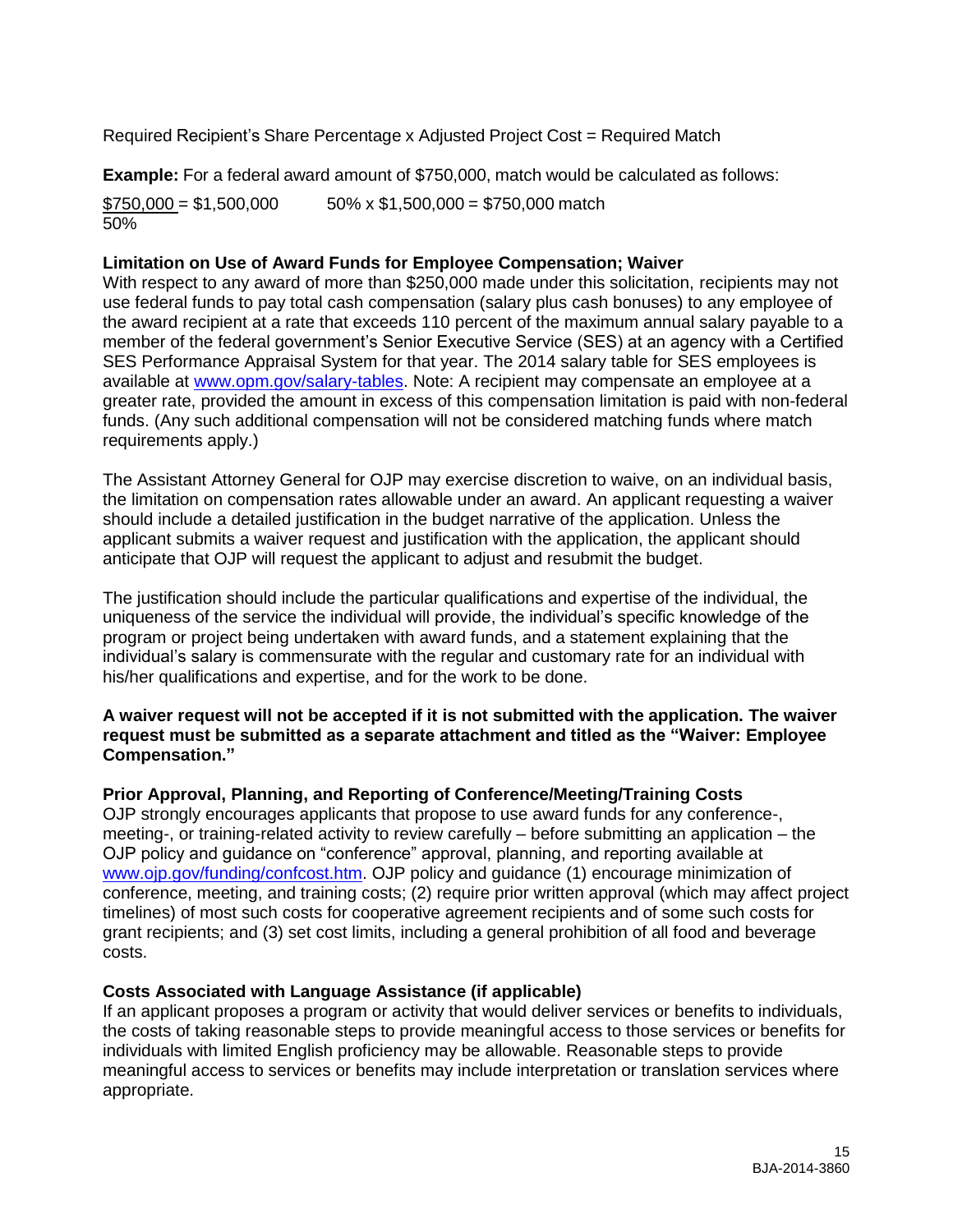For additional information, see the "Civil Rights Compliance" section of the OJP "Other Requirements for OJP Applications" web page at [www.ojp.usdoj.gov/funding/other\\_requirements.htm.](http://www.ojp.usdoj.gov/funding/other_requirements.htm)

## <span id="page-15-0"></span>**Performance Measures**

To assist the Department with fulfilling its responsibilities under the Government Performance and Results Act of 1993 (GPRA), Public Law 103-62, and the GPRA Modernization Act of 2010, Public Law 111–352, applicants that receive funding under this solicitation must provide data that measure the results of their work done under this solicitation. Post award, recipients will be required to submit quarterly performance metrics through BJA's online Performance Measurement Tool (PMT), located at [www.bjaperformancetools.org.](http://www.bjaperformancetools.org/) Applicants should review the complete list of Second Chance Act Two-Phase Adult Reentry Demonstration Program performance measures at: [www.bjaperformancetools.org/help/scareentryquestionnaire.pdf](https://www.bjaperformancetools.org/help/scareentryquestionnaire.pdf).

OJP does not require applicants to submit performance measures data with their applications. Instead, applicants should discuss in their application their proposed methods for collecting data for performance measures. Refer to the section "What an Application Should Include" on page 16 for additional information.

### **Note on Project Evaluations**

Applicants that propose to use funds awarded through this solicitation to conduct project evaluations should be aware that certain project evaluations (such as systematic investigations designed to develop or contribute to generalizable knowledge) may constitute "research" for purposes of applicable DOJ human subjects protection regulations. However, project evaluations that are intended only to generate internal improvements to a program or service, or are conducted only to meet OJP's performance measure data reporting requirements likely do not constitute "research." Applicants should provide sufficient information for OJP to determine whether the particular project they propose would either intentionally or unintentionally collect and/or use information in such a way that it meets the DOJ regulatory definition of research.

Research, for the purposes of human subjects protections for OJP-funded programs, is defined as, "a systematic investigation, including research development, testing, and evaluation, designed to develop or contribute to generalizable knowledge" 28 C.F.R. § 46.102(d). For additional information on determining whether a proposed activity would constitute research, see the decision tree to assist applicants on the "Research and the Protection of Human Subjects" section of the OJP "Other Requirements for OJP Applications" web page [\(www.ojp.usdoj.gov/funding/other\\_requirements.htm\)](http://www.ojp.usdoj.gov/funding/other_requirements.htm). Applicants whose proposals may involve a research or statistical component also should review the "Confidentiality" section on that Web page.

## <span id="page-15-1"></span>**What an Application Should Include**

Applicants should anticipate that if they fail to submit an application that contains all of the specified elements, it may negatively affect the review of their application; and, should a decision be made to make an award, it may result in the inclusion of special conditions that preclude the recipient from accessing or using award funds pending satisfaction of the conditions.

Moreover, applicants should anticipate that applications that are determined to be nonresponsive to the scope of the solicitation, or that do not include application elements that BJA has designated to be critical, will neither proceed to peer review nor receive further consideration.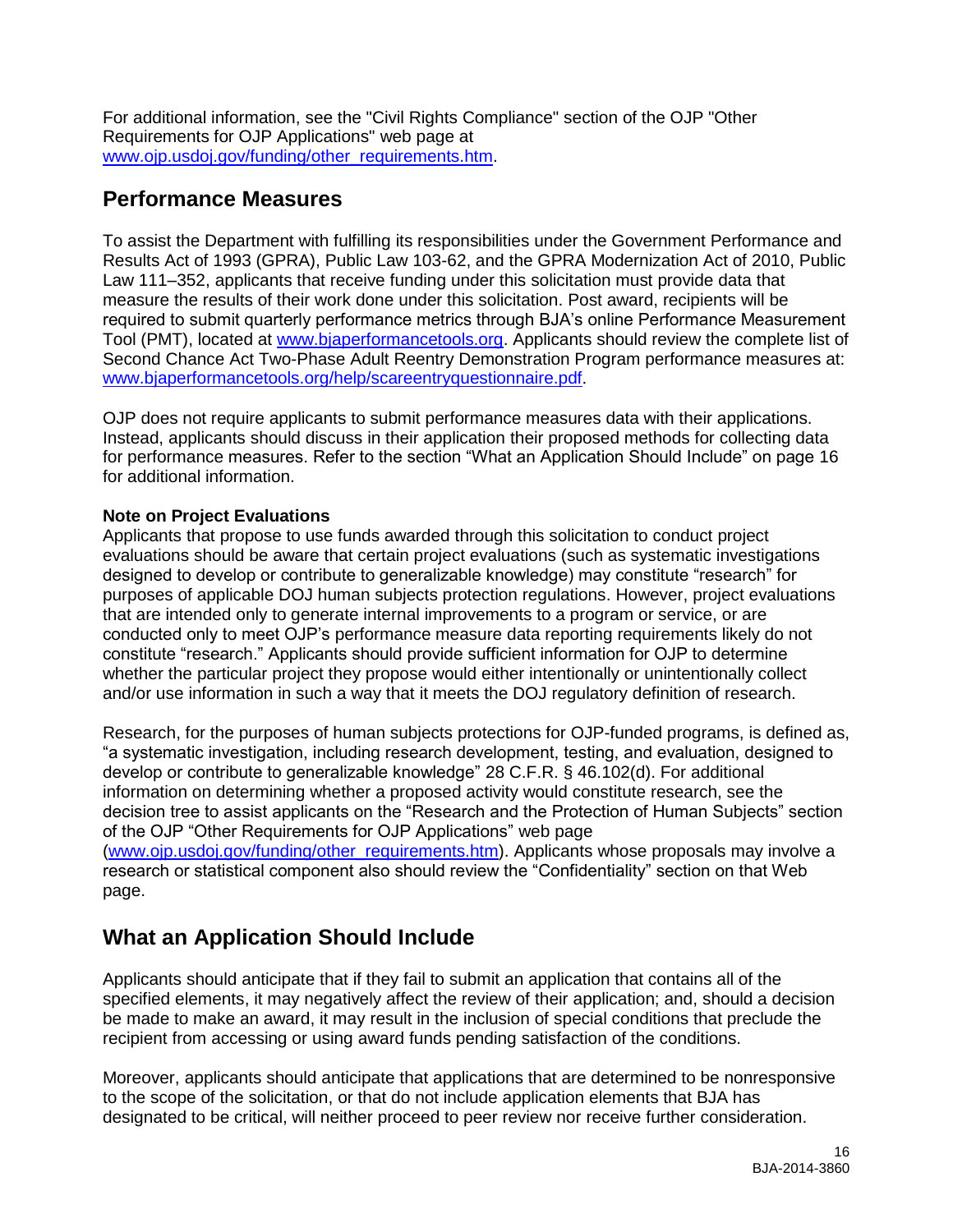Under this solicitation, BJA has designated the following application elements as critical:

- Project Abstract\*
- Program Narrative\*
- Budget Detail Worksheet and Budget Narrative
	- o Budget Summary Page

The Budget Detail Worksheet and Budget Narrative may be combined in one document. However, if only one document is submitted, it must contain **both** narrative and detail information.

\*Description of both pre- and post-release service delivery for every program participant in the Abstract and the Program Narrative

OJP strongly recommends that applicants use appropriately descriptive file names (e.g*.*, "Program Narrative," "Budget Detail Worksheet and Budget Narrative," "Timelines," "Memoranda of Understanding," "Resumes") for all attachments. Also, OJP recommends that applicants include resumes in a single file.

#### **1. Information to complete the Application for Federal Assistance (SF-424)**

The SF-424 is a standard form required for use as a cover sheet for submission of preapplications, applications, and related information. Grants.gov and GMS take information from the applicant's profile to populate the fields on this form.

- When selecting "type of applicant," if the applicant is a for-profit entity, select "For-Profit Organization" or "Small Business" (as applicable).
- Applicants should ensure that all information is correct, check spelling, and pay careful attention to the legal name, award amount, address, and the points of contact.
- Applicants should select the appropriate Point of Contact (POC) and the Authorized Representative (Note: These two contacts should not be the same individual).

The Authorized Representative must have the authority to enter the state, county, municipality, or other eligible unit of local government into a legal contract with the federal government. This person is typically a county commissioner, mayor, city manager, or other similarly designated official.

The POC will serve as the primary point of contact and will be responsible for grant management duties such as a submission of reports. Please make sure that the name, contact information, title, and solicitation is correct.

#### **2. Project Abstract**

Applications should include a high-quality "Project Abstract" that summarizes the proposed project in 400 words or less. Project abstracts should be:

- Written for a general public audience.
- Submitted as a separate attachment with <Project Abstract> as part of its file name.
- Single-spaced, using a standard 12-point font (Times New Roman) with 1-inch margins.

**Do not** submit your abstract in pdf. format. BJA requires the ability to copy and paste abstract text. BJA strongly recommends submitting the abstract in a Word document format.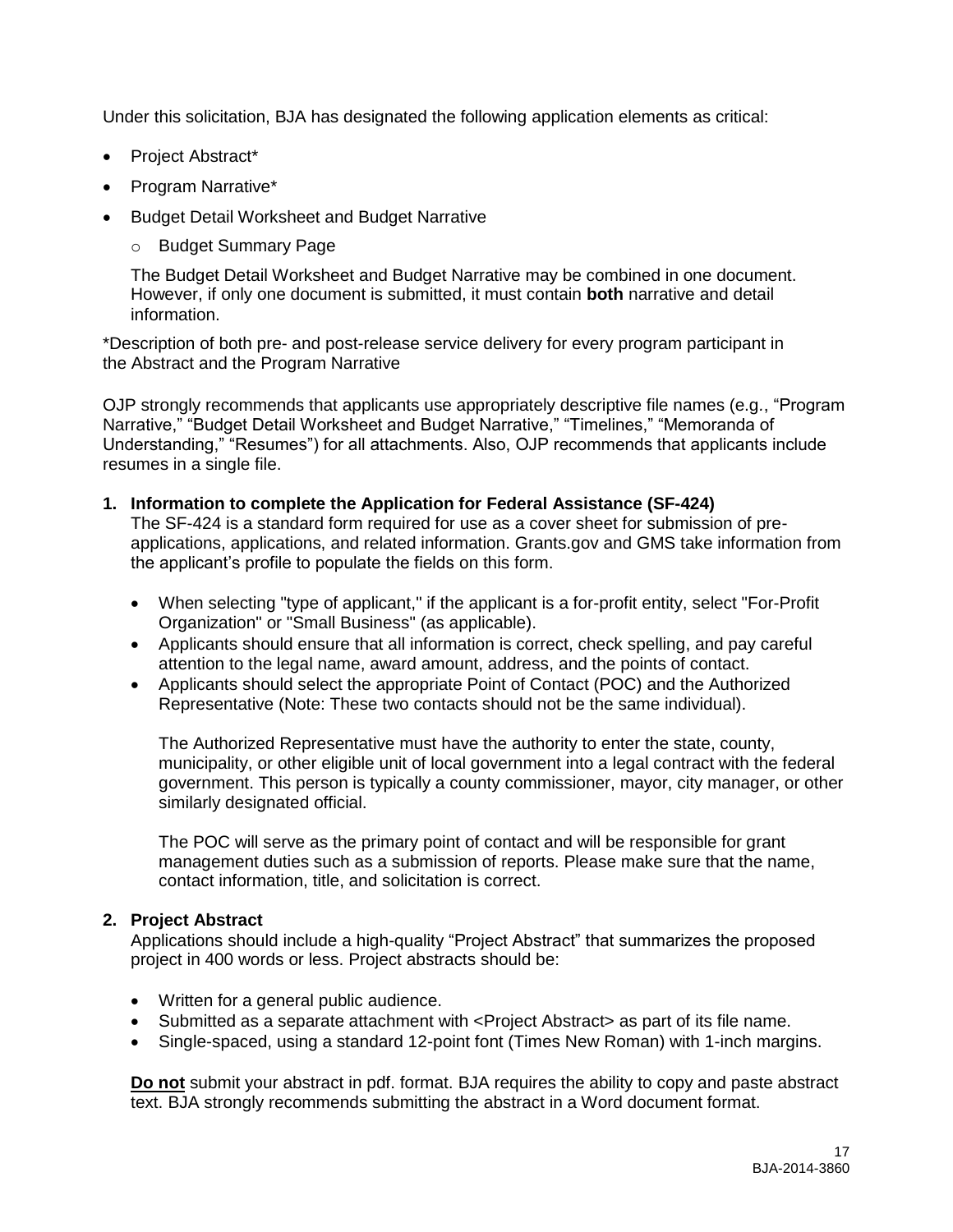The abstract should provide an overall summary of the project and include the project's purposes, goals, and deliverables. **The abstract should include the following clearly labeled and delineated information:**

- Category: State, local, or tribal.
- Identify the research partner.
- Target Goal: Projected number of participants to be served over the life of the project.
- Target population characteristics.
- Overall program design elements which clearly reflect both pre- and post-release service delivery.
- Use of risk principle, needs, responsivity, and dosage principles.
- Plan for establishing a baseline recidivism rate.
- Name of the validated risk assessment tool used.
- Plan for collecting and reporting key data elements. Make sure to address the applicant's ability to track unique identifiers for participants, gain access to recidivism data, report recidivism data, particularly returns to incarceration during the period 1 year after release.
- Brief description of both the pre- **and** post-release services to be provided for every program participant.
- Summarize how each of the individual Mandatory Project Components and Mandatory Second Chance Act Requirements has been met.
- If applicable, summarize how individual Priority Considerations have been met.

As a separate attachment, the project abstract will **not** count against the page limit for the program narrative.

**Permission to Share Project Abstract with the Public:** It is unlikely that BJA will be able to fund all promising applications submitted under this solicitation, but it may have the opportunity to share information with the public regarding promising but unfunded applications, for example, through a listing on a web page available to the public. The intent of this public posting would be to allow other possible funders to become aware of such proposals.

In the project abstract template, applicants are asked to indicate whether they give OJP permission to share their project abstract (including contact information) with the public. Granting (or failing to grant) this permission will not affect OJP's funding decisions, and, if the application is not funded, granting permission will not guarantee that abstract information will be shared, nor will it guarantee funding from any other source.

Note: OJP may choose not to list a project that otherwise would have been included in a listing of promising but unfunded applications, should the abstract fail to meet the format and content requirements noted above and outlined in the project abstract template.

#### **3. Program Narrative**

The program narrative must respond to the solicitation and should address the Selection Criteria (1-5) in the order given. The program narrative should be double-spaced, using a standard 12-point font (Times New Roman is preferred) with not less than 1-inch margins, and should not exceed

20 pages. Number pages "1 of 20," "2 of 20," etc.

If the program narrative fails to comply with these length-related restrictions, BJA may consider such noncompliance in peer review and in final award decisions.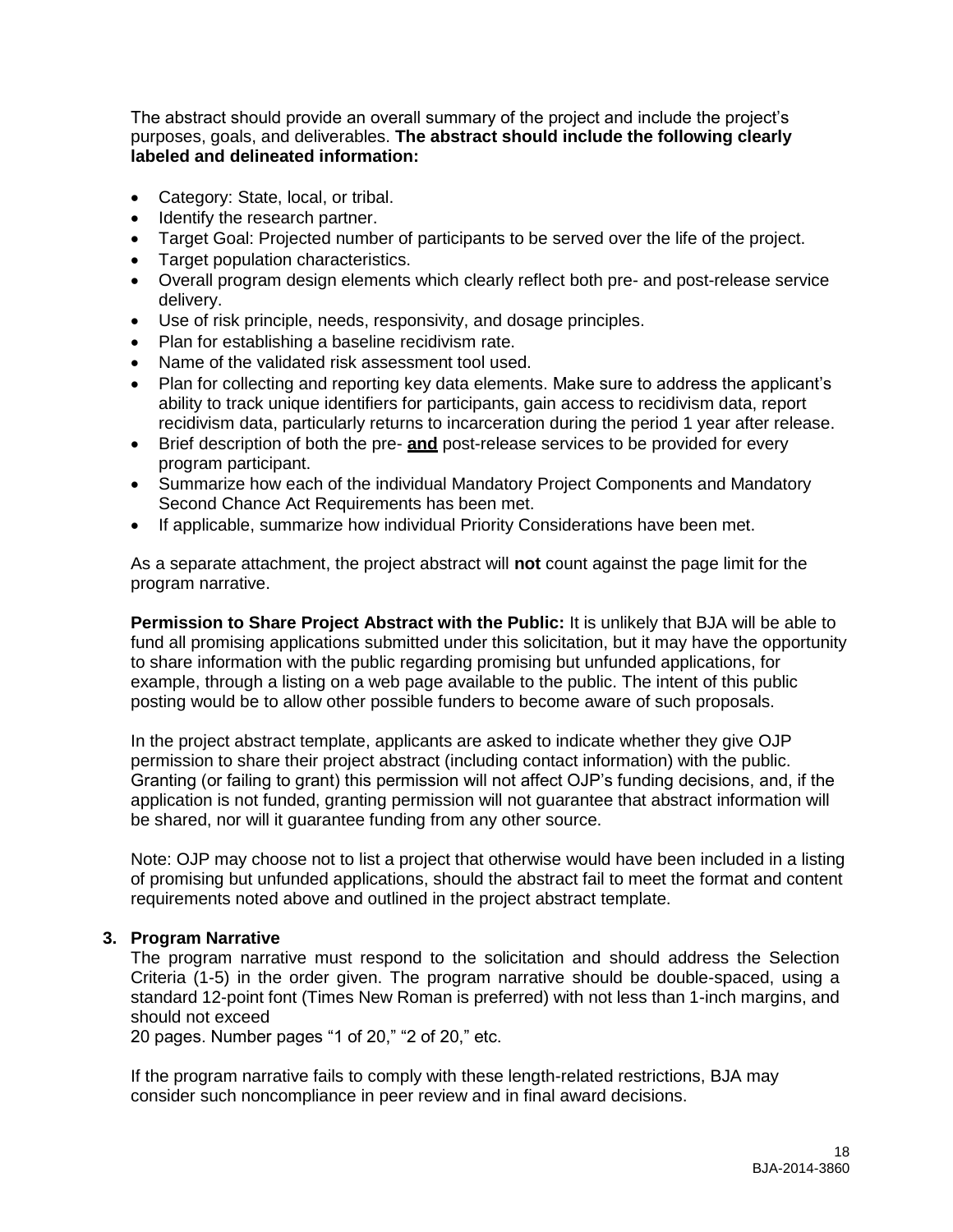The following sections should be included as part of the program narrative:

- a. Statement of the Problem
- b. Project Design and Implementation
- c. Capabilities and Competencies
- d. Impact/Outcomes, Evaluation, and Sustainability and Plan for Collecting the Data Required for this Solicitation's Performance Measures BJA does not require applicants to submit performance measures data with their application. Performance measures are included as an alert that BJA will require successful applicants to submit specific data as part of their reporting requirements. For the application, applicants should indicate an understanding of these requirements and discuss how they will gather the required data, should they receive funding.
- e. Collaboration

#### **4. Budget Detail Worksheet and Budget Narrative**

Note: The Budget Narrative and the Budget Detail Worksheet may be combined in one document. However, if only one document is submitted it must contain both narrative and detail information or the application will not proceed to peer review.

#### **a. Budget Detail Worksheet**

A sample Budget Detail Worksheet can be found at [www.ojp.gov/funding/forms/budget\\_detail.pdf.](http://www.ojp.gov/funding/forms/budget_detail.pdf) Applicants that submit their budget in a different should include the budget categories listed in the sample budget worksheet and include a budget summary page. Applicants should utilize the following approved budget categories to label the requested expenditures:

- Personnel
- Fringe Benefits
- Travel, Equipment
- Supplies
- Consultants/Contracts
- Other Costs
- Indirect Costs

Applicants must show all computations. The budget detail worksheet should provide itemized break downs of all costs. If the computations do not show sufficient amount of detail or are incorrect, the budgets will be returned for corrections.

The budget summary page must reflect the amounts in the budget categories as included in the budget detail worksheet. These amounts should mirror the amounts in the budget narrative.

Applicants must budget funding to travel to DOJ-sponsored grant meetings. Applicants should estimate the costs of travel and accommodations for three staff to attend two meetings in Washington, DC. All expenses must be reasonable, allowable, and necessary to the project. The estimates must provide a breakdown of all costs and adhere to the federal per diem.

For questions pertaining to budget and examples of allowable and unallowable costs, see the OJP Financial Guide at [www.ojp.usdoj.gov/financialguide/index.htm.](http://www.ojp.usdoj.gov/financialguide/index.htm)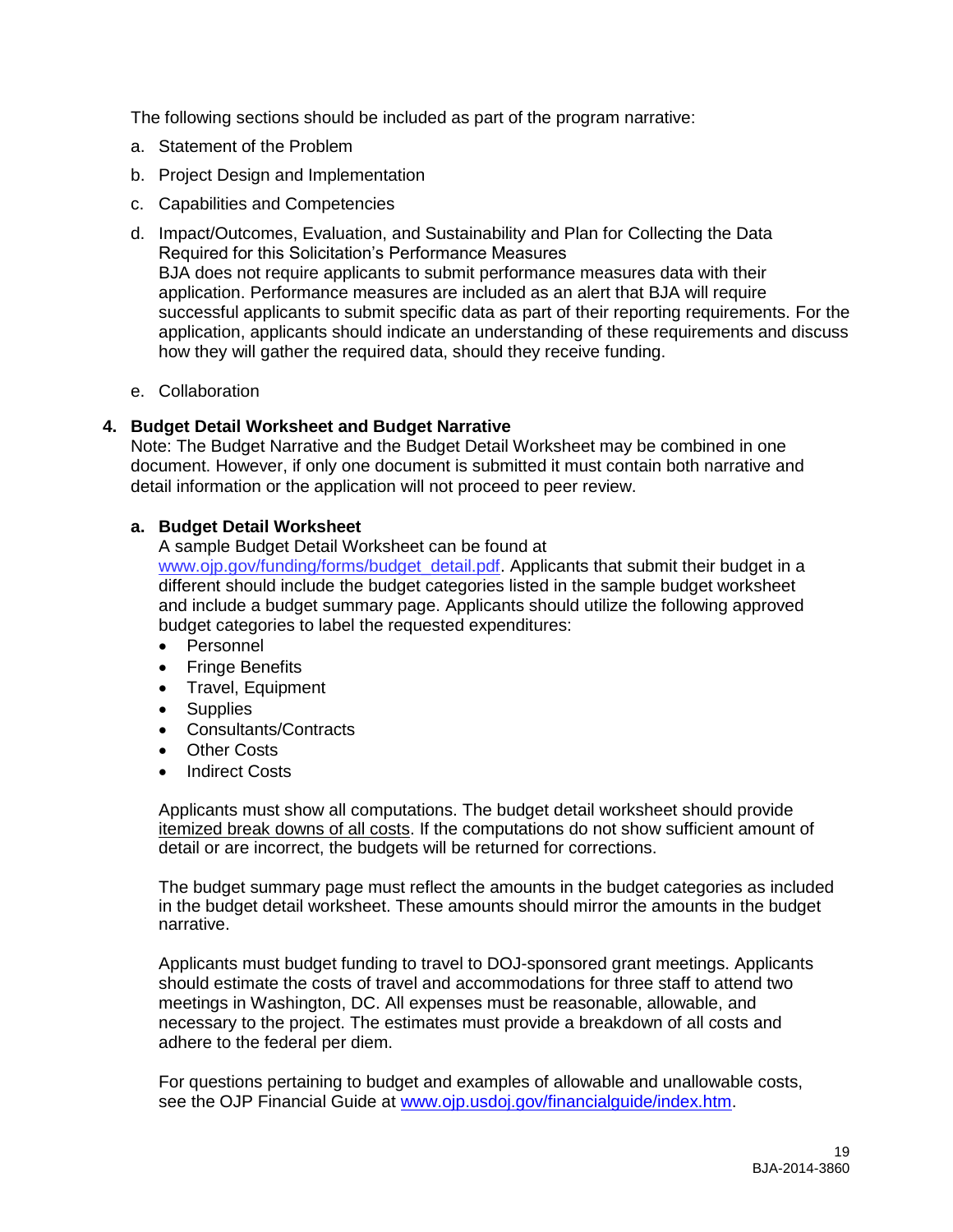#### **b. Budget Narrative**

The budget narrative should thoroughly and clearly describe every category of expense listed in the Budget Detail Worksheet. OJP expects proposed budgets to be complete, cost effective, and allowable (e.g., reasonable, allocable, and necessary for project activities).

Applicants should demonstrate in their budget narratives how they will maximize cost effectiveness of grant expenditures. Budget narratives should generally describe cost effectiveness in relation to potential alternatives and the goals of the project. For example, a budget narrative should detail why planned in-person meetings are necessary, or how technology and collaboration with outside organizations could be used to reduce costs, without compromising quality.

The narrative should be mathematically sound and correspond with the information and figures provided in the Budget Detail Worksheet. The narrative should explain how the applicant estimated and calculated all costs, and how they are relevant to the completion of the proposed project. The narrative may include tables for clarification purposes but need not be in a spreadsheet format. As with the Budget Detail Worksheet, the Budget Narrative should be broken down by year.

#### **c. Non-Competitive Procurement Contracts In Excess of Simplified Acquisition Threshold**

If an applicant proposes to make one or more non-competitive procurements of products or services, where the non-competitive procurement will exceed the simplified acquisition threshold (also known as the small purchase threshold), which is currently set at \$150,000, the application should address the considerations outlined in the [OJP Financial Guide.](http://www.ojp.usdoj.gov/financialguide/index.htm)

#### **5. Indirect Cost Rate Agreement (if applicable)**

Indirect costs are allowed only if the applicant has a federally approved indirect cost rate. (This requirement does not apply to units of local government.) Attach a copy of the federally approved indirect cost rate agreement to the application. Applicants that do not have an approved rate may request one through their cognizant federal agency, which will review all documentation and approve a rate for the applicant organization or, if the applicant's accounting system permits, costs may be allocated in the direct cost categories. For assistance with identifying your cognizant agency, contact the Customer Service Center at 1-800-458-0786 or at [ask.ocfo@usdoj.gov.](mailto:ask.ocfo@usdoj.gov) If DOJ is the cognizant federal agency, applicants may obtain information needed to submit an indirect cost rate proposal at [www.ojp.usdoj.gov/funding/pdfs/indirect\\_costs.pdf.](http://www.ojp.usdoj.gov/funding/pdfs/indirect_costs.pdf)

#### **6. Tribal Authorizing Resolution (if applicable)**

Tribes, tribal organizations, or third parties proposing to provide direct services or assistance to residents on tribal lands should include in their applications a resolution, a letter, affidavit, or other documentation, as appropriate, that certifies that the applicant has the legal authority from the tribe(s) to implement the proposed project on tribal lands. In those instances when an organization or consortium of tribes applies for a grant on behalf of a tribe or multiple specific tribes, then the application should include appropriate legal documentation, as described above, from all tribes that would receive services/assistance under the grant. A consortium of tribes for which existing consortium bylaws allow action without support from all tribes in the consortium (i.e., without an authorizing resolution or comparable legal documentation from each tribal governing body) may submit, instead, a copy of its consortium bylaws with the application.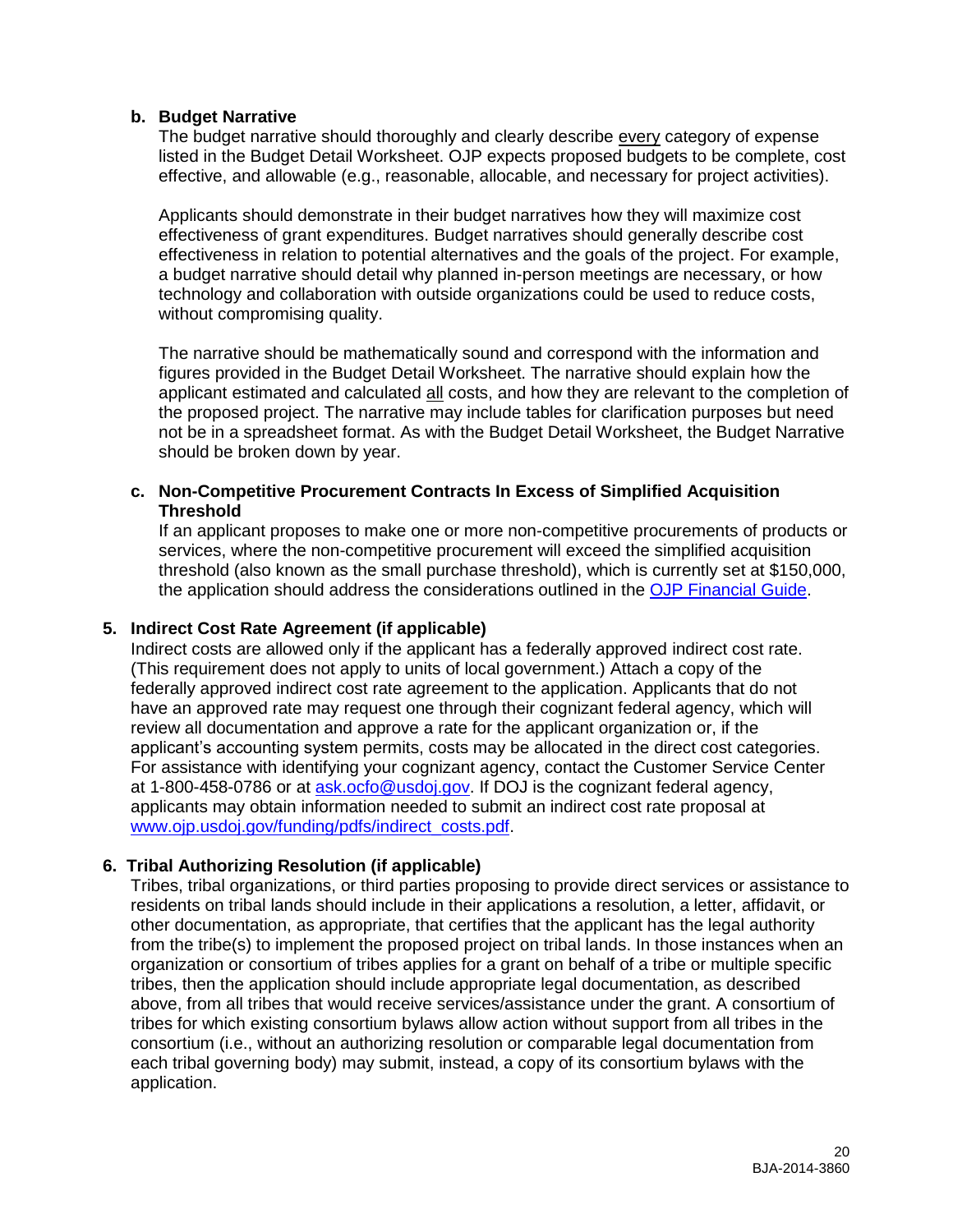Applicants unable to submit an application that includes a fully-executed (i.e., signed) copy of appropriate legal documentation, as described above, consistent with the applicable tribe's governance structure, should, at a minimum, submit an unsigned, draft version of such legal documentation as part of its application (except for cases in which, with respect to a tribal consortium applicant, consortium bylaws allow action without the support of all consortium member tribes). If selected for funding, BJA will make use of and access to funds contingent on receipt of the fully-executed legal documentation.

#### <span id="page-20-0"></span>**7. Additional Attachments**

- **a. Project Timeline** that includes each project goal, related objective activity, expected completion date, responsible person, or organization
- **b. Position Descriptions** for key positions
- **c. Reentry Strategic Plan**
- **d. Letter from the Research Partner** demonstrating commitment to the project.
- **e. Letters of Support/ Memoranda of Agreement (MOA)** from all key partners, detailing the commitment to work with reentry initiative partners to promote the mission of the project. The Letter of Support from the lead organization responsible for the operational aspects of the project must include:
	- (1) Certification that the lead agency has consulted with other local parties, and
	- (2) Include the following statement: "The agency agrees to provide individual criminal history information for all participants to evaluators, unless prohibited by law. These data will be provided in response to periodic requests from the grantees and evaluator throughout the period of performance of this project to capture both criminal history prior to the program enrollment and subsequent recidivism."

### **f. Applicant Disclosure of Pending Applications**

Applicants are to disclose whether they have pending applications for federally funded grants or subgrants (including cooperative agreements) that include requests for funding to support the same project being proposed under this solicitation and will cover the identical cost items outlined in the budget narrative and worksheet in the application under this solicitation. The disclosure should include both direct applications for federal funding (e.g., applications to federal agencies) and indirect applications for such funding (e.g., applications to State agencies that will subaward federal funds).

OJP seeks this information to help avoid any inappropriate duplication of funding. Leveraging multiple funding sources in a complementary manner to implement comprehensive programs or projects is encouraged and is not seen as inappropriate duplication.

Applicants that have pending applications as described above are to provide the following information about pending applications submitted within the last 12 months:

- the federal or state funding agency
- the solicitation name/project name
- the point of contact information at the applicable funding agency.

| Federal or State   Solicitation<br><b>Funding</b><br><b>Name/Project Name</b><br>Agency | Agency | Name/Phone/E-mail for Point of Contact at Funding |
|-----------------------------------------------------------------------------------------|--------|---------------------------------------------------|
|-----------------------------------------------------------------------------------------|--------|---------------------------------------------------|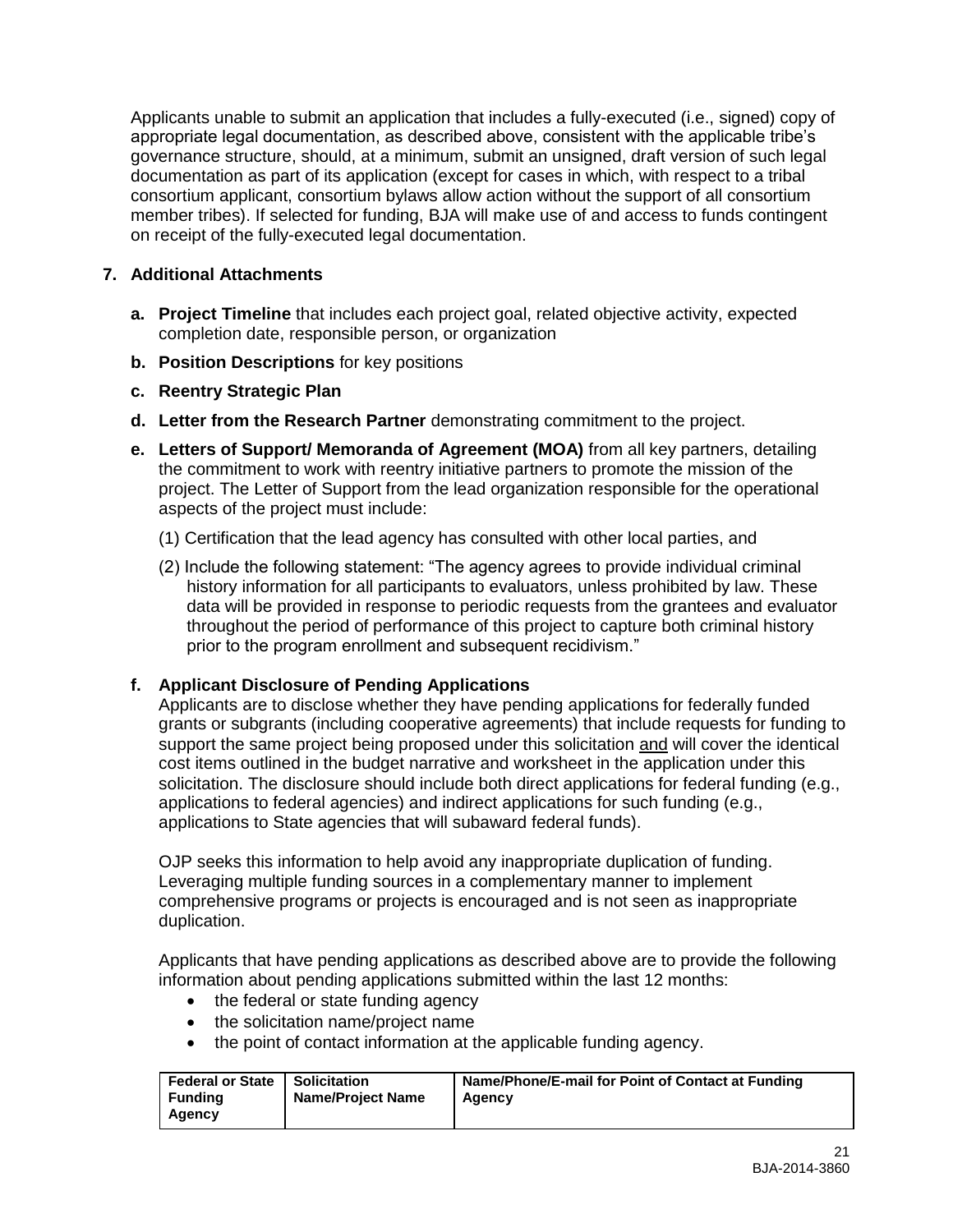| DOJ/COPS                                                                     | <b>COPS Hiring Program</b>                                                             | Jane Doe, 202/000-0000; jane.doe@usdoj.gov |
|------------------------------------------------------------------------------|----------------------------------------------------------------------------------------|--------------------------------------------|
| HHS/ Substance<br>Abuse & Mental<br><b>Health Services</b><br>Administration | Drug Free Communities<br>Mentoring Program/<br>North County Youth<br>Mentoring Program | John Doe, 202/000-0000; john.doe@hhs.gov   |

Applicants should include the table as a separate attachment, with the file name "Disclosure of Pending Applications," to their application. Applicants that do not have pending applications as described above are to include a statement to this effect in the separate attachment page (e.g., "[Applicant Name on SF-424] does not have pending applications submitted within the last 12 months for federally funded grants or subgrants (including cooperative agreements) that include requests for funding to support the same project being proposed under this solicitation and will cover the identical cost items outlined in the budget narrative and worksheet in the application under this solicitation.").

*Disclosure of Pending Applications, regardless of the status of pending applications, must be submitted as a separate attachment and titled as the "Disclosure of Pending Applications:….". -> enter a digit (number pending); i.e., Disclosure of Pending Applications: 0.*

#### <span id="page-21-0"></span>**8. Accounting System and Financial Capability Questionnaire**

Any applicant (other than an individual) that is a non-governmental entity and that has not received any award from OJP within the past 3 years must download, complete, and submit this [form.](http://www.ojp.usdoj.gov/funding/forms/financial_capability.pdf)

## <span id="page-21-1"></span>**Selection Criteria**

The following six selection criteria will be used to evaluate each application, with the different weight given to each based on the percentage value listed below after each individual criteria. For example, for the first criteria, "Statement of the Problem," is worth 10 percent of the entire application in the review process.

### **1. Statement of the Problem (10 percent out of 100)**

- Describe the problems with reentry to the community.
- Indicate the jurisdiction or tribal community to be served and include details on the target population, the number of adults to be served and returning to the community, and describe the number and offense type for adults in facilities.
- Summarize the basic components of the current reentry process in the jurisdiction, including:
	- o How risk and need assessments are currently utilized to develop individualized transition/reentry plans.
	- o Data collection and analysis methodology.
- Provide justification and support documentation for selecting the target population.
	- $\circ$  Provide a baseline recidivism rate for the proposed target population and discuss what level of reduction in recidivism you would consider to be successful. If the applicant does not have a baseline recidivism rate for a historical sample of formerly incarcerated

22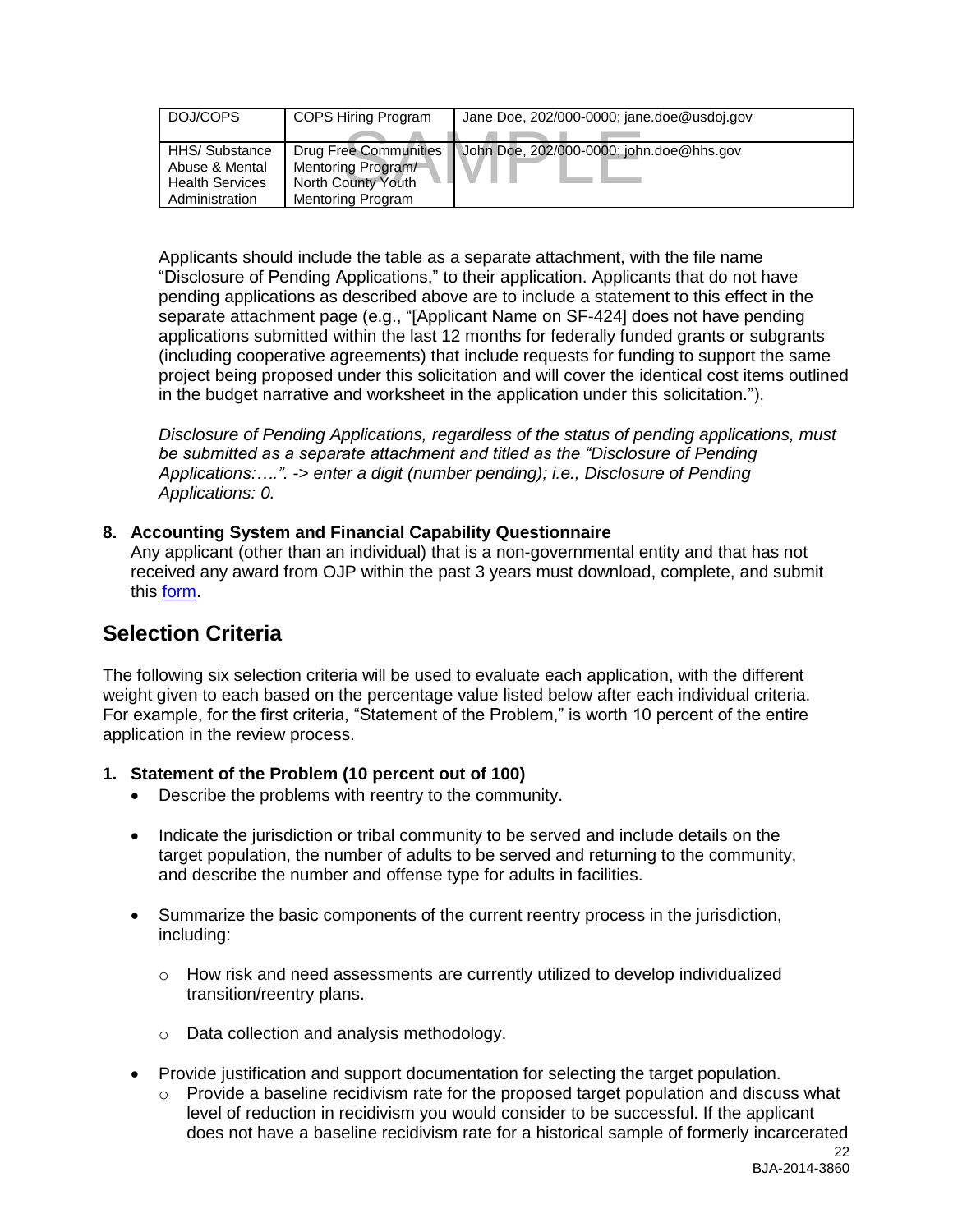individuals **similar to the target population**, provide a rate for **another** population. For instance, use a recidivism rate for formerly incarcerated individuals that have been released from a local prison or jail, **such as a facility or a systemwide recidivism rate**. Make sure to include a description of the type of recidivism rate targeted such as arrest, conviction, revocation, and/or re-incarceration. Also, provide an explanation of the population (demographics, risk level, offense type) the follow-up period length (post-release), and the dates when the recidivism rate was calculated.

- Describe how many total people the proposed program plans to serve over the length of the project period. If awarded funds, grantee performance will be measured against this number.
	- $\circ$  If the applicant is requesting funds for a program that is currently operational, the applicant must state how many people the program has served (who meet the stated target population characteristics) over the past 6 months.
	- $\circ$  If the applicant is proposing to implement a "new program," the applicant must state how many people met the target population characteristics within the past 6 months.

#### **2. Project/Program Design and Implementation (35 percent out of 100)**

- Describe how the Planning Phase activities will be addressed that include the completion of the *Planning and Implementation Guide.*
- Describe in detail how the Mandatory Project Components and the Mandatory Second Chance Act Requirements specified on pages 5-7 will be met.
- Describe the proposed activities that fall within one or more of the Allowable Uses of Award Funds for grant funds specified on pages 7-9.
- Describe aspects of your initiative that fulfill one or more of the Priority Considerations listed on pages 10-11.
- Provide a description of both the pre- **and** post-release services to be provided for every program participant.

### **3. Capabilities and Competencies (25 percent out of 100)**

- Describe the management structure and staffing of the project, identifying the agency responsible for the project and the grant coordinator.
- Demonstrate the capability of the Reentry Task Force and collaborative partners to implement the project. The management and organizational structure described should match the staff needs necessary to accomplish the tasks outlined in the implementation plan.
- Identify the research partner and discuss how the research-practitioner partnership will assist in program development and evaluation.
- **4. Impact/Outcomes, Evaluation, Sustainability, and Plan for Collecting Data for Performance Measures (15 percent out of 100)**
	- Describe the process for assessing the initiative's effectiveness through the collection and reporting of the required performance metrics data (see Performance Measures on page 16).
	- Identify goals and objectives for program development, implementation, and outcomes.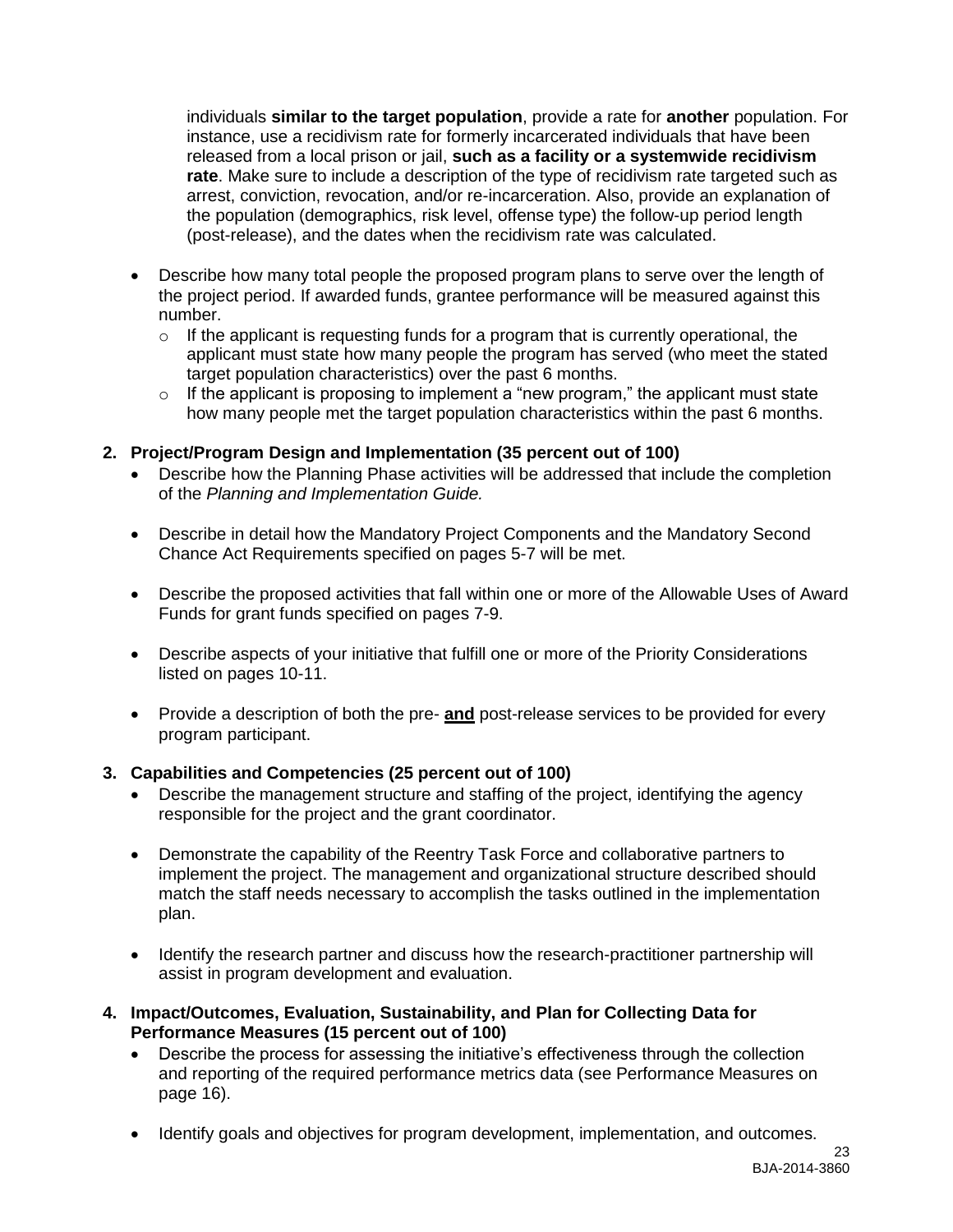- Describe how performance will be documented, monitored, and evaluated, and identify the impact of the strategy once implemented.
- Describe the strategy/methodology for tracking participant unique identifiers, gaining access to recidivism data, and reporting this data to BJA.
- Describe the strategy/methodology for assessing the ability of the program to assess for participant risk level and criminogenic needs and to track that responsivity and dosage of services provided is individualized and attendant to the risk/needs of participants.
- Discuss how this effort will be integrated into the state and local justice system plans or commitments, how the program will be financially sustained after federal funding ends, and the expected long-term results for the program.

#### **5. Collaboration (5 percent out of 100)**

- Describe how the proposed project will be integrated with other reentry efforts in the same jurisdiction (state, local county/city, tribe).
- Describe how the project has worked collaboratively with partners from multiple disciplines.
- Describe how the proposed project will use this prior experience to enhance the project's overall goal of reducing recidivism.

#### **6. Budget (10 percent out of 100)**

Provide a proposed budget for the entire project period that is complete, cost effective, and allowable (e.g., reasonable, allocable, and necessary for project activities). Budget narratives should generally demonstrate how applicants will maximize cost effectiveness of grant expenditures. Budget narratives should demonstrate cost effectiveness in relation to potential alternatives and the goals of the project.<sup>2</sup>

• The budget must indicate how the 50 percent federal funds and the 50 percent match will be allocated in the overall budget.

## <span id="page-23-0"></span>**Review Process**

 $\overline{a}$ 

OJP is committed to ensuring a fair and open process for awarding grants. BJA reviews the application to make sure that the information presented is reasonable, understandable, measurable, and achievable, as well as consistent with the solicitation.

Peer reviewers will review the applications submitted under this solicitation that meet basic minimum requirements. BJA may use either internal peer reviewers, external peer reviewers, or a combination to review the applications under this solicitation. An external peer reviewer is an expert in the field of the subject matter of a given solicitation who is NOT a current DOJ employee. An internal reviewer is a current DOJ employee who is well-versed or has expertise in the subject matter of this solicitation. Applications that meet basic minimum requirements will be

 $2$  Generally speaking, a reasonable cost is a cost that, in its nature or amount, does not exceed that which would be incurred by a prudent person under the circumstances prevailing at the time the decision was made to incur the costs.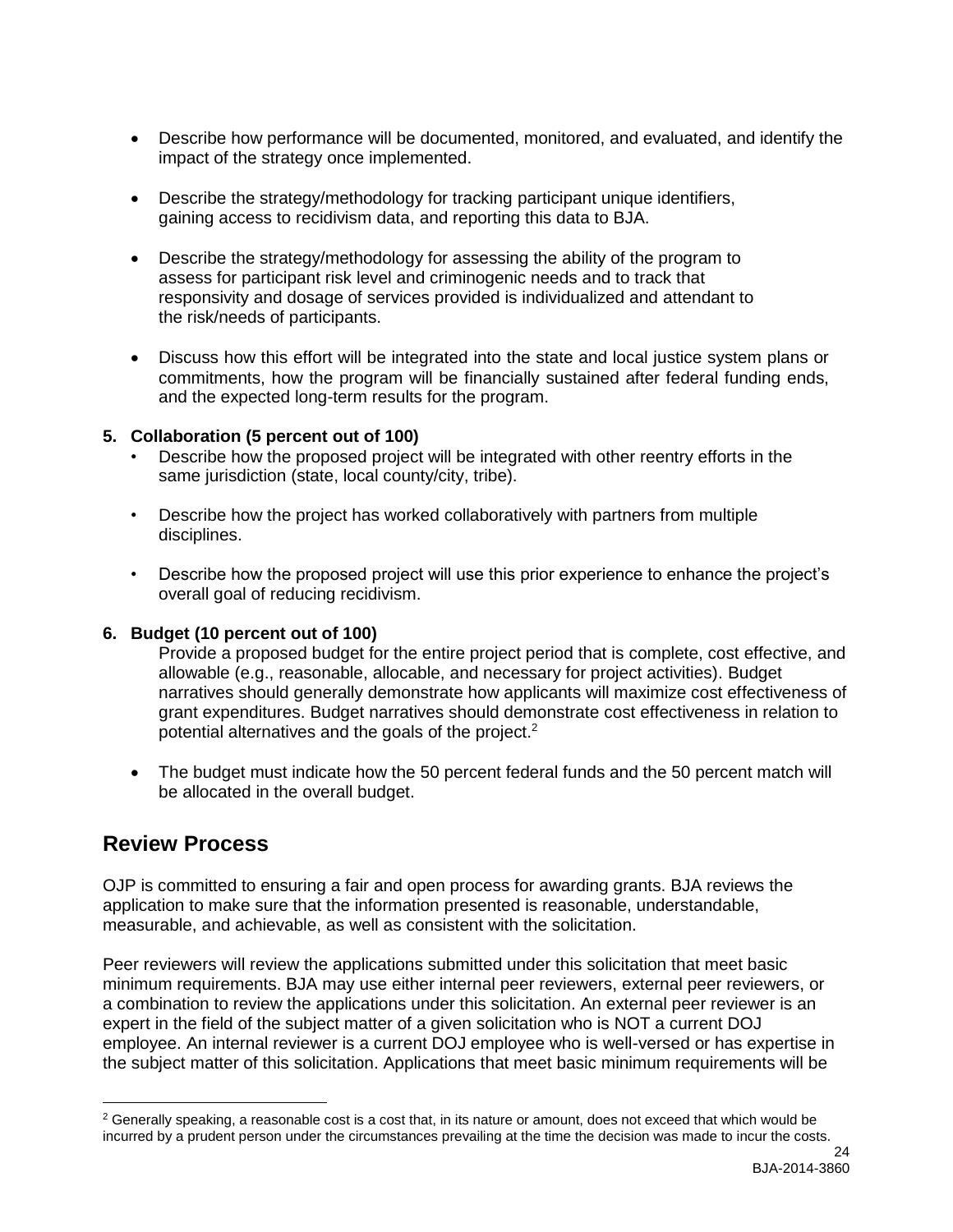evaluated, scored, and rated by a peer review panel. Peer reviewers' ratings and any resulting recommendations are advisory only. In addition to peer review ratings, considerations for award recommendations and decisions may include, but are not limited to, underserved populations, geographic diversity, strategic priorities, past performance, and available funding.

The Office of the Chief Financial Officer, in consultation with BJA, conducts a financial review of applications for potential discretionary awards to evaluate the fiscal integrity and financial capability of applicants; examines proposed costs to determine if the Budget Detail Worksheet and Budget Narrative accurately explain project costs; and determines whether costs are reasonable, necessary, and allowable under applicable federal cost principles and agency regulations.

Absent explicit statutory authorization or written delegation of authority to the contrary, all final award decisions will be made by the Assistant Attorney General, who may consider factors including, but not limited to, underserved populations, geographic diversity, strategic priorities, past performance, and available funding when making awards.

## <span id="page-24-0"></span>**Additional Requirements**

Applicants selected for awards must agree to comply with additional legal requirements upon acceptance of an award. OJP encourages applicants to review the information pertaining to these additional requirements prior to submitting an application. Additional information for each requirement can be found at [www.ojp.usdoj.gov/funding/other\\_requirements.htm.](http://www.ojp.usdoj.gov/funding/other_requirements.htm)

- [Civil Rights Compliance](http://www.ojp.usdoj.gov/about/ocr/statutes.htm)
- Civil Rights Compliance Specific to State Administering Agencies
- Faith-Based and Other Community Organizations
- Confidentiality
- Research and the Protection of Human Subjects
- Anti-Lobbying Act
- Financial and Government Audit Requirements
- Reporting of Potential Fraud, Waste, and Abuse, and Similar Misconduct
- National Environmental Policy Act (NEPA)
- DOJ Information Technology Standards (if applicable)
- Single Point of Contact Review
- Non-Supplanting of State or Local Funds
- Criminal Penalty for False Statements
- Compliance with [Office of Justice Programs Financial Guide](http://www.ojp.usdoj.gov/financialguide/index.htm)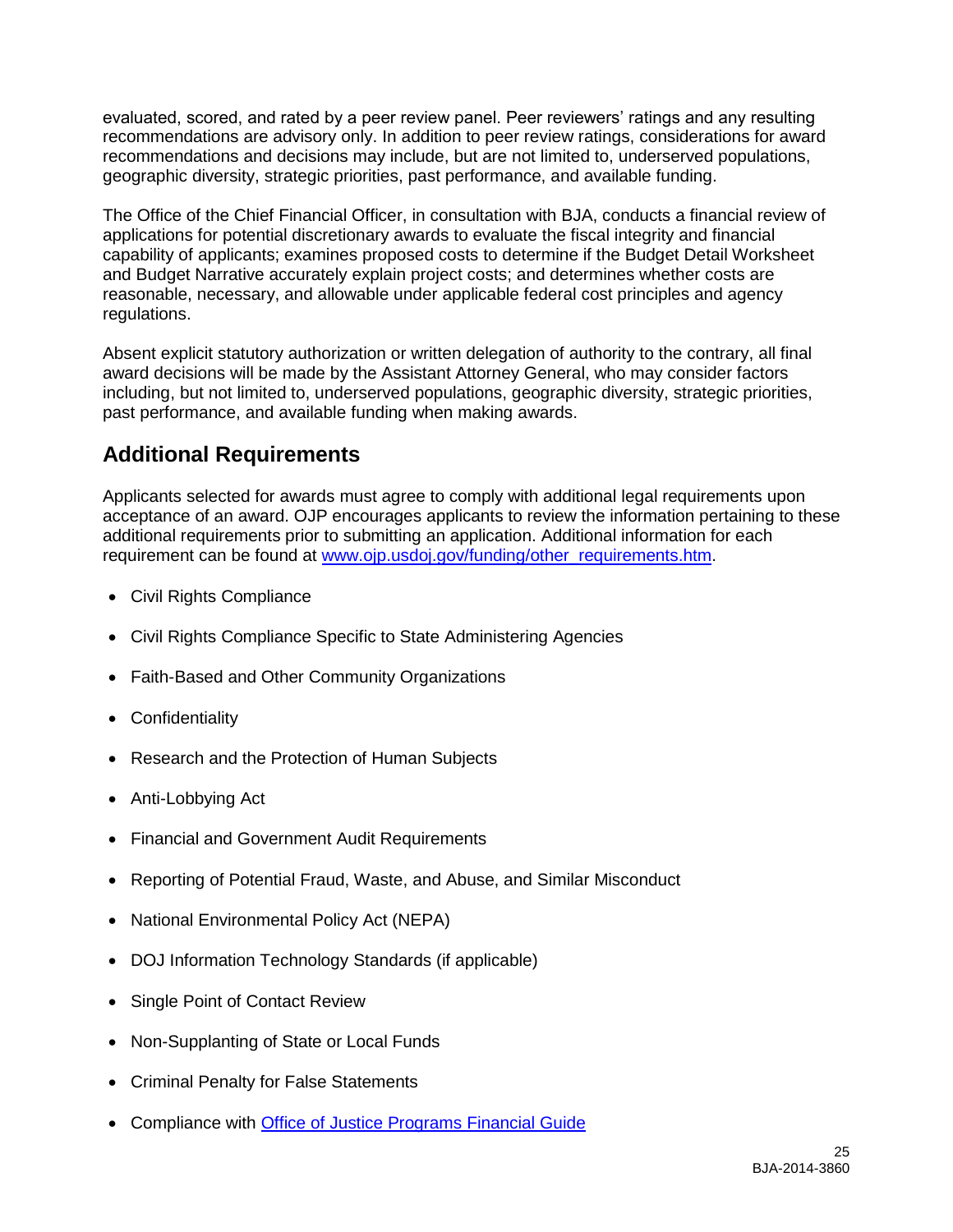- Suspension or Termination of Funding
- Non-profit Organizations
- For-profit Organizations
- Government Performance and Results Act (GPRA)
- Rights in Intellectual Property
- Federal Funding Accountability and Transparency Act of 2006 (FFATA)
- Awards in Excess of \$5,000,000 Federal Taxes Certification Requirement
- Active SAM Registration
- Policy and Guidance for Approval, Planning, and Reporting of Conferences (including Meetings and Trainings)
- OJP Training Guiding Principles for Grantees and Subgrantees

# <span id="page-25-0"></span>**How To Apply**

Applicants must register in, and submit applications through Grants.gov, a "one-stop storefront" to find federal funding opportunities and apply for funding. Find complete instructions on how to register and submit an application at [www.Grants.gov.](http://www.grants.gov/) Applicants that experience technical difficulties during this process should call the Grants.gov Customer Support Hotline at **800**-**518**- **4726** or **606–545–5035**, 24 hours a day, 7 days a week, except federal holidays. Registering with Grants.gov is a one-time process; however, **processing delays may occur, and it can take several weeks** for first-time registrants to receive confirmation and a user password. OJP encourages applicants to **register several weeks before** the application submission deadline. In addition, OJP urges applicants to submit applications 72 hours prior to the application due date to allow time to receive validation messages or rejection notifications from Grants.gov, and to correct in a timely fashion any problems that may have caused a rejection notification.

BJA strongly encourages all prospective applicants to sign up for Grants.gov email notifications regarding this solicitation. If this solicitation is cancelled or modified, individuals who sign up with Grants.gov for updates will be notified.

**Note on File Names and File Types: Grants.gov only permits the use of certain specific characters in names of attachment files. Valid file names may include only the characters shown in the table below. Grants.gov is designed to reject any application that includes an attachment(s) with a file name that contains any characters not shown in the table below. Grants.gov is designed to forward successfully submitted applications to OJP's Grants Management System (GMS).**

| <b>Characters</b>    |               | <b>Special Characters</b> |                       |
|----------------------|---------------|---------------------------|-----------------------|
| Upper case $(A - Z)$ | Parenthesis ( | Curly braces {            | Square brackets [     |
| Lower case $(a - z)$ | Ampersand (&) | Tilde $(\sim)$            | Exclamation point (!) |
| Underscore (         | Comma /       | Semicolon (;              | Apostrophe (          |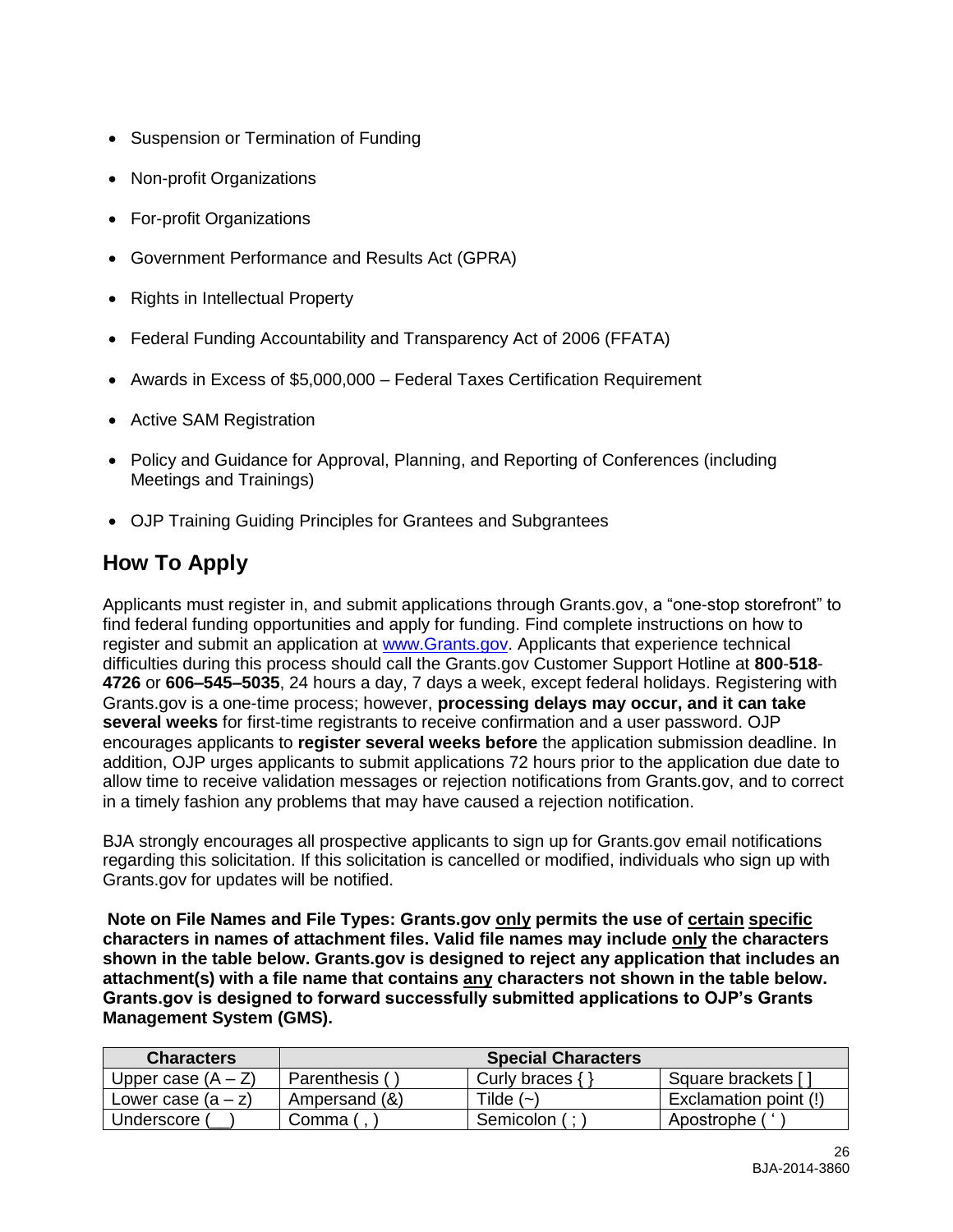| Hyphen<br>- | At sign $(\mathcal{Q})$ | Number sign (#)                                                  | Dollar sign (\$) |
|-------------|-------------------------|------------------------------------------------------------------|------------------|
| Space       | Percent sign (%)        | Plus sign $(+)$                                                  | Equal sign $(=)$ |
| Period (.)  | format.                 | When using the ampersand (&) in XML, applicants must use the "&" |                  |

**GMS does not accept executable file types as application attachments**. These disallowed file types include, but are not limited to, the following extensions: ".com," ".bat," ".exe," ".vbs," ".cfg," ".dat," ".db," ".dbf," ".dll," ".ini," ".log," ".ora," ".sys," and ".zip." GMS may reject applications with files that use these extensions. It is important to allow time to change the type of file(s) if the application is rejected.

All applicants are required to complete the following steps:

- **1. Acquire a Data Universal Numbering System (DUNS) number.** In general, the Office of Management and Budget requires that all applicants (other than individuals) for federal funds include a DUNS number in their applications for a new award or a supplement to an existing award. A DUNS number is a unique nine-digit sequence recognized as the universal standard for identifying and differentiating entities receiving federal funds. The identifier is used for tracking purposes and to validate address and point of contact information for federal assistance applicants, recipients, and subrecipients. The DUNS number will be used throughout the grant life cycle. Obtaining a DUNS number is a free, one-time activity. Call Dun and Bradstreet at 866-705-5711 to obtain a DUNS number or apply online at [www.dnb.com.](http://www.dnb.com/) A DUNS number is usually received within 1-2 business days.
- **2. Acquire registration with the System for Award Management (SAM).** SAM is the repository for standard information about federal financial assistance applicants, recipients, and subrecipients. OJP requires all applicants (other than individuals) for federal financial assistance to maintain current registrations in the SAM database. Applicants must be registered in SAM to successfully register in Grants.gov. Applicants must **update or renew their SAM registration annually** to maintain an active status.

Applications cannot be successfully submitted in Grants.gov until Grants.gov receives the SAM registration information. The information transfer from SAM to Grants.gov can take up to 48 hours. OJP recommends that the applicant register or renew registration with SAM as early as possible.

Information about SAM registration procedures can be accessed at [www.sam.gov.](https://www.sam.gov/portal/public/SAM/?portal:componentId=1f834b82-3fed-4eb3-a1f8-ea1f226a7955&portal:type=action&interactionstate=JBPNS_rO0ABXc0ABBfanNmQnJpZGdlVmlld0lkAAAAAQATL2pzZi9uYXZpZ2F0aW9uLmpzcAAHX19FT0ZfXw**)

- **3. Acquire an Authorized Organization Representative (AOR) and a Grants.gov username and password**. Complete the AOR profile on Grants.gov and create a username and password. The applicant organization's DUNS number must be used to complete this step. For more information about the registration process, go to [www.grants.gov/applicants/get\\_registered.jsp.](http://www.grants.gov/applicants/get_registered.jsp)
- **4. Acquire confirmation for the AOR from the E-Business Point of Contact (E-Biz POC).**  The E-Biz POC at the applicant organization must log into Grants.gov to confirm the applicant organization's AOR. Note that an organization can have more than one AOR.
- **5. Search for the funding opportunity on Grants.gov.** Use the following identifying information when searching for the funding opportunity on Grants.gov. The Catalog of Federal Domestic Assistance (CFDA) number for this solicitation is 16.812, titled "Second Chance Act Prisoner Reentry Initiative*,"* and the funding opportunity number is BJA-2014-3860.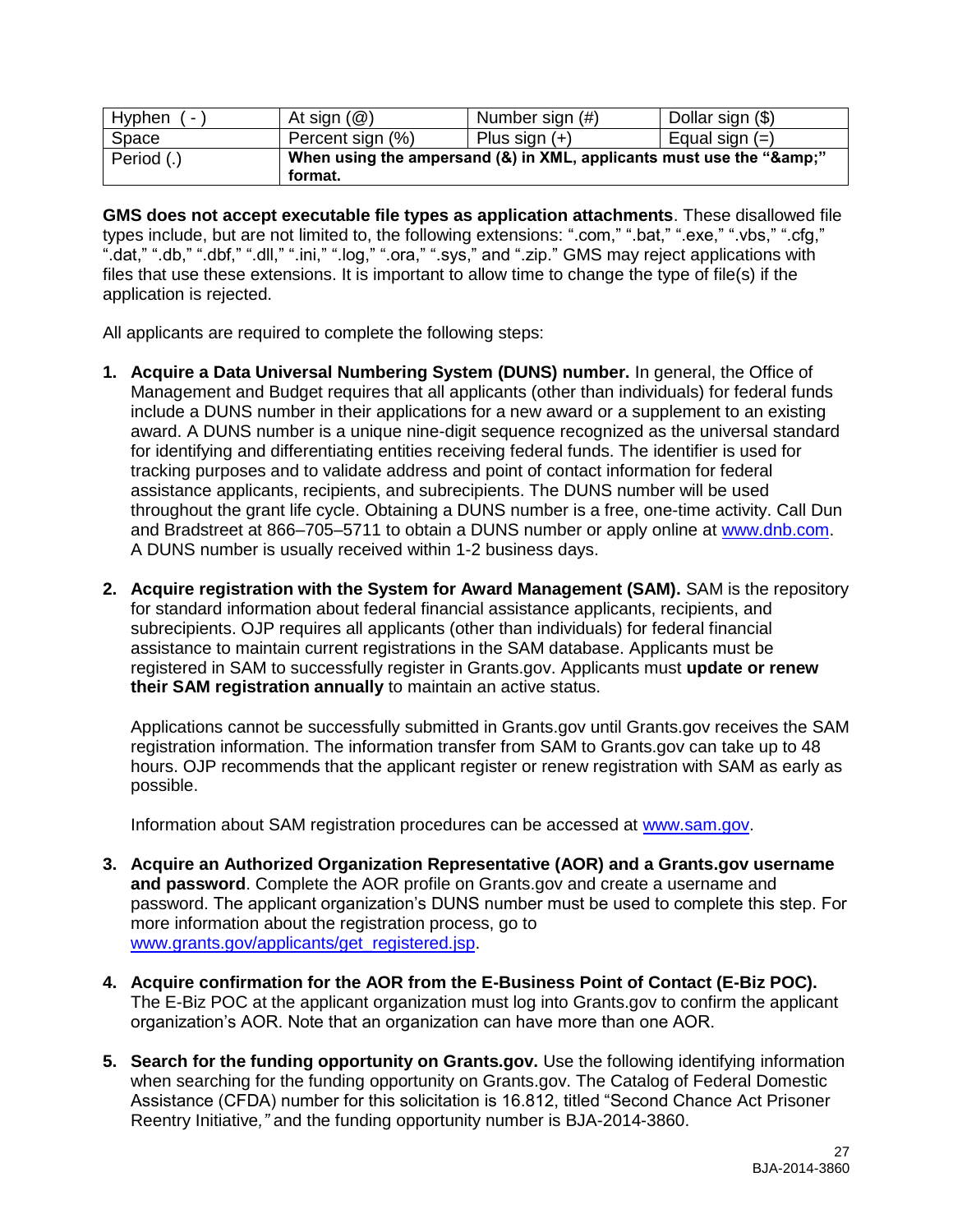- **6. Select the correct Competition ID.** Some OJP solicitations posted to Grants.gov contain multiple purpose areas, denoted by the individual Competition ID. If applying to a solicitation with multiple Competition IDs, select the appropriate Competition ID for the intended purpose area of the application.
- **7. Complete the Disclosure of Lobbying Activities.** All applicants must complete this information. Applicants that expend any funds for lobbying activities must provide the detailed information requested on the form *Disclosure of Lobbying Activities* (SF-LLL). Applicants that do not expend any funds for lobbying activities should enter "N/A" in the required highlighted fields.
- **8. Submit a valid application consistent with this solicitation by following the directions in Grants.gov.** Within 24–48 hours after submitting the electronic application, the applicant should receive an e-mail validation message from Grants.gov. The message will state whether the application has been received and validated, or rejected due to errors, with an explanation. It is possible to first receive a message indicating that the application is received and then receive a rejection notice a few minutes or hours later. Submitting well ahead of the deadline provides time to correct the problem(s) that caused the rejection. **Important:** OJP urges applicants to submit applications **at least 72 hours prior** to the application due date to allow time to receive validation messages or rejection notifications from Grants.gov, and to correct in a timely fashion any problems that may have caused a rejection notification.

Click [here](http://www.grants.gov/web/grants/applicants/organization-registration.html) for further details on DUNS, SAM, and Grants.gov registration steps and timeframes.

### **Note: Duplicate Applications**

If an applicant submits multiple versions of an application, BJA will review only the most recent valid version submitted.

### **Experiencing Unforeseen Grants.gov Technical Issues**

Applicants that experience unforeseen Grants.gov technical issues beyond their control that prevent them from submitting their application by the deadline must e-mail the BJA contact identified in the Contact Information section on page 2 **within 24 hours after the application deadline** and request approval to submit their application. The e-mail must describe the technical difficulties, and include a timeline of the applicant's submission efforts, the complete grant application, the applicant's DUNS number, and any Grants.gov Help Desk or SAM tracking number(s). **Note: BJA** *does not* **automatically approve requests***.* After the program office reviews the submission, and contacts the Grants.gov or SAM Help Desks to validate the reported technical issues, OJP will inform the applicant whether the request to submit a late application has been approved or denied. If OJP determines that the applicant failed to follow all required procedures, which resulted in and untimely application submission, OJP will deny the applicant's request to submit their application.

The following conditions are generally insufficient to justify late submissions:

- failure to register in SAM or Grants.gov in sufficient time
- failure to follow Grants.gov instructions on how to register and apply as posted on its Web site
- failure to follow each instruction in the OJP solicitation
- technical issues with the applicant's computer or information technology environment, including firewalls.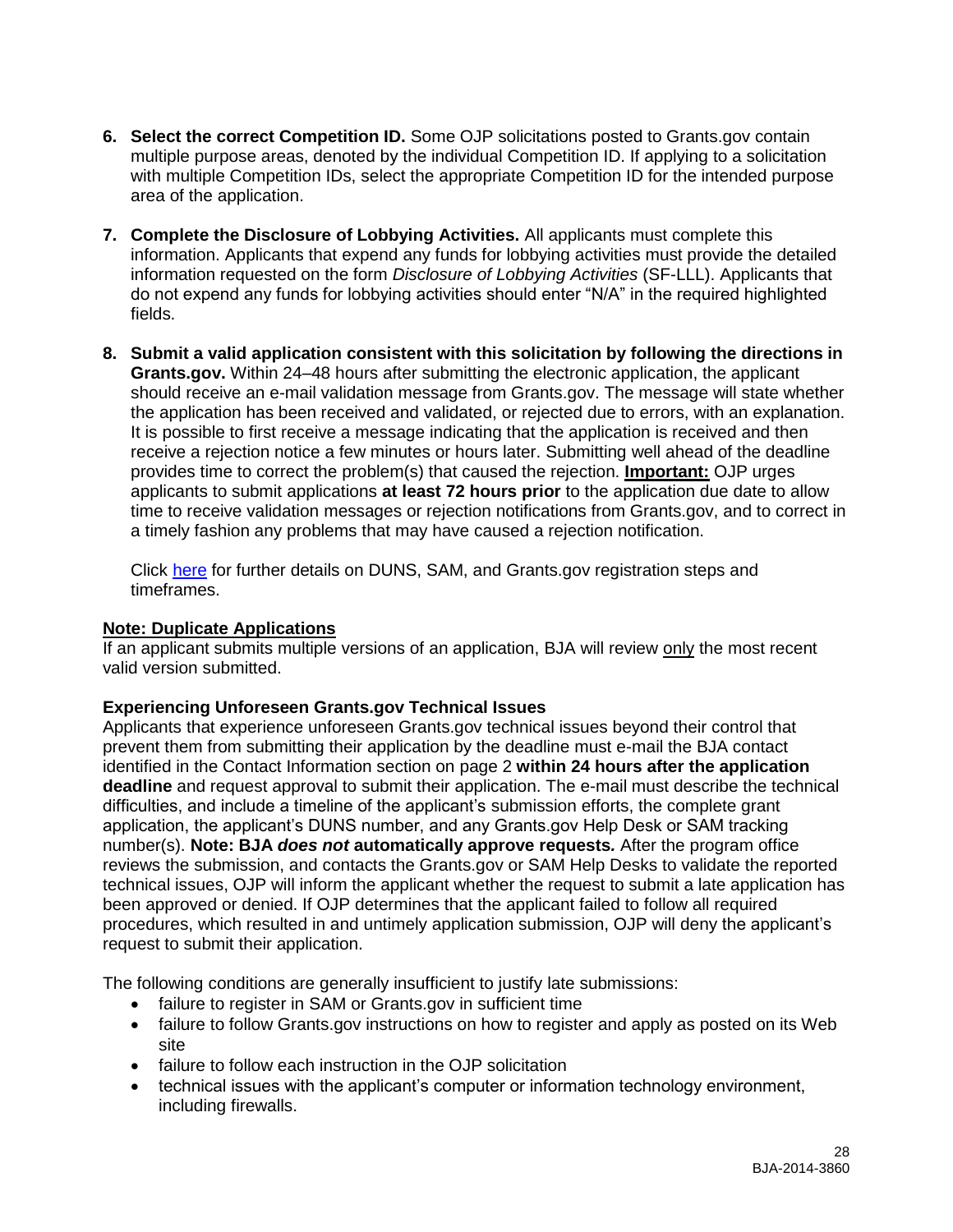Notifications regarding known technical problems with Grants.gov, if any, are posted at the top of the OJP funding Web page at [www.ojp.usdoj.gov/funding/solicitations.htm.](http://www.ojp.gov/funding/solicitations.htm)

## <span id="page-28-0"></span>**Provide Feedback to OJP**

To assist OJP in improving its application and award processes, we encourage applicants to provide feedback on this solicitation, the application submission process, and/or the application review/peer review process. Provide feedback to [OJPSolicitationFeedback@usdoj.gov.](mailto:OJPSolicitationFeedback@usdoj.gov)

**IMPORTANT:** This e-mail is for feedback and suggestions only. Replies are **not** sent from this mailbox. If you have specific questions on any program or technical aspect of the solicitation, **you must** directly contact the appropriate number or e-mail listed on the front of this solicitation document. These contacts are provided to help ensure that you can directly reach an individual who can address your specific questions in a timely manner.

If you are interested in being a reviewer for other OJP grant applications, please e-mail your resume to [ojppeerreview@lmbps.com.](mailto:ojppeerreview@lmbps.com) The OJP Solicitation Feedback email account will not forward your resume. **Note:** Neither you nor anyone else from your organization can be a peer reviewer in a competition in which you or your organization have submitted an application.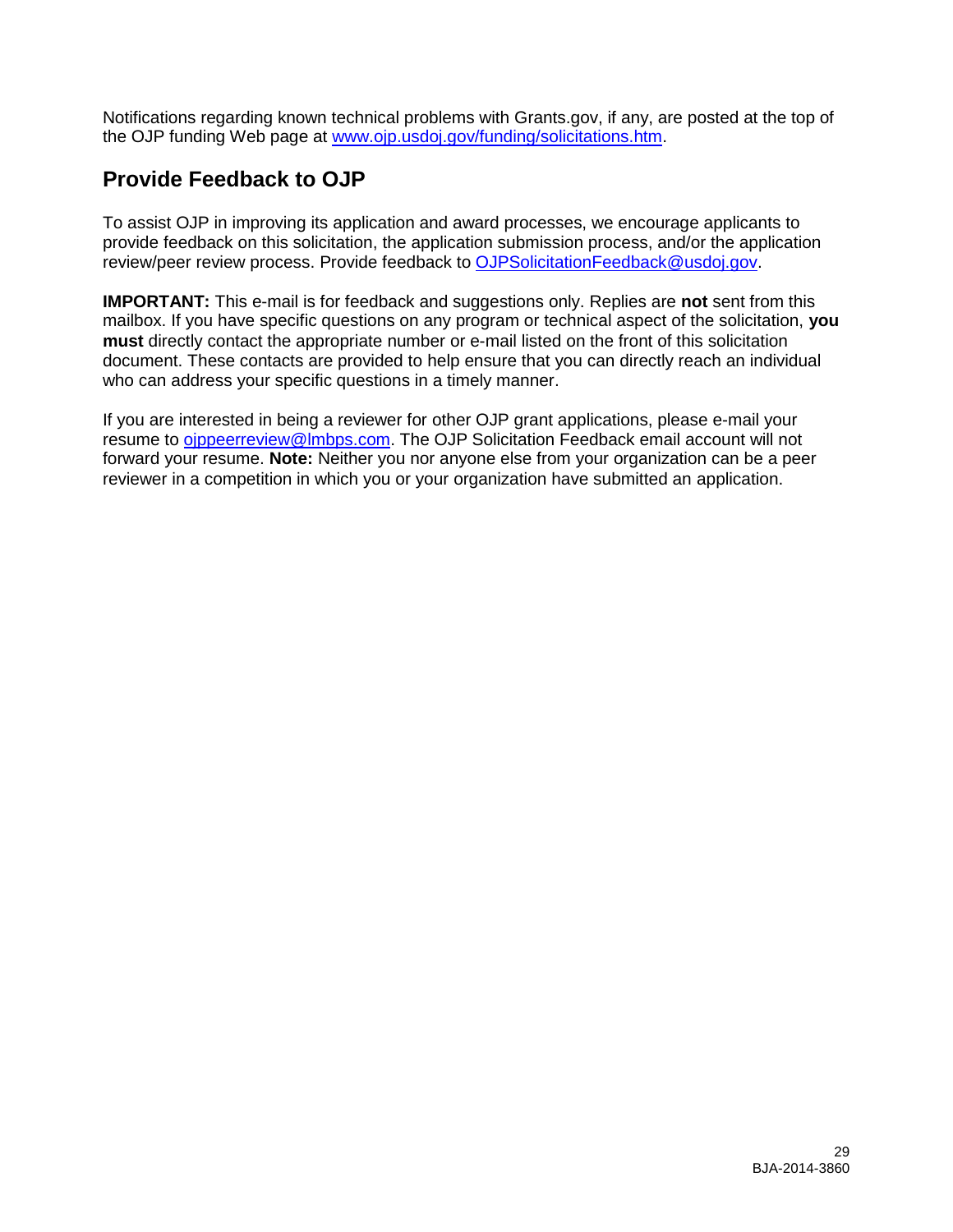## <span id="page-29-0"></span>**Application Checklist FY 2014 Second Chance Act Adult Reentry Demonstration Program: Planning to Implementation Projects**

This checklist has been created to assist with developing an application.

#### **What an Applicant Should Do:**

*Prior to Registering in Grants.gov:*

Acquire a DUNs Number (see page 27)

Acquire or renew registration with SAM (see page 27

*To Register with Grants.gov*:

Acquire AOR and Grants.gov username/password (see page 27)

- Acquire AOR confirmation from the E-Biz POC (see page 27)
- *To Find Funding Opportunity:*
- Search for the funding opportunity on Grants.gov (see page 27)
- Select the correct Competition ID (see page 28)
- Download Funding Opportunity and Application Package (see page 27)
- \_\_\_\_\_ Sign up for Grants.gov email notifications (optional) (see page 26)
- Read [Important Notice: Applying for Grants in Grants.gov](http://www.ojp.usdoj.gov/funding/grantsgov_information.htm)

#### **General Requirements**:

**Neview ["Other Requirements"](http://www.ojp.usdoj.gov/funding/other_requirements.htm) web page** 

#### **Scope Requirement:**

The federal amount requested is within the allowable limit of \$750,000.

#### **Eligibility Requirement:**

**\_\_\_\_\_** Applicant agency meets eligibility requirements (see title page)

Federally recognized tribe (if applicable) (see title page)

#### **What an Application Should Include:**

Application for Federal Assistance (SF-424) (see page 17)

\_\_\_\_\_ \*Project Abstract—Including information on number of individuals to be served and *both pre- and post-release services for every program participant* (see page 17)

\*Program Narrative**\*** - Including information on *both pre- and post-release services for every program participant\** (see page 18)

- \_\_\_\_\_ \*Budget Detail Worksheet and Budget Narrative (see page 19)
	- \_\_\_\_\_ Match Waiver (if applicable) (see page 15)
	- \_\_\_\_\_ Employee Compensation Waiver request and justification (if applicable, see page 15)
- Disclosure of Lobbying Activities (SF-LLL) (see page 28)
- \_\_\_\_\_ Indirect Cost Rate Agreement (if applicable, see page 20*)*
- \_\_\_\_\_ Tribal Authorizing Resolution (if applicable, see page 20)
- \_\_\_\_\_ Additional Attachments (see page 21)
	- \_\_\_\_\_ Project Timeline
	- Position Descriptions
	- **\_\_\_\_\_\_** Reentry Strategic Plans
	- **Letter from the Research Partner**
	- Letters of Support from corrections officials responsible for facilities or adults to be served through this project
	- Applicant Disclosure of Pending Applications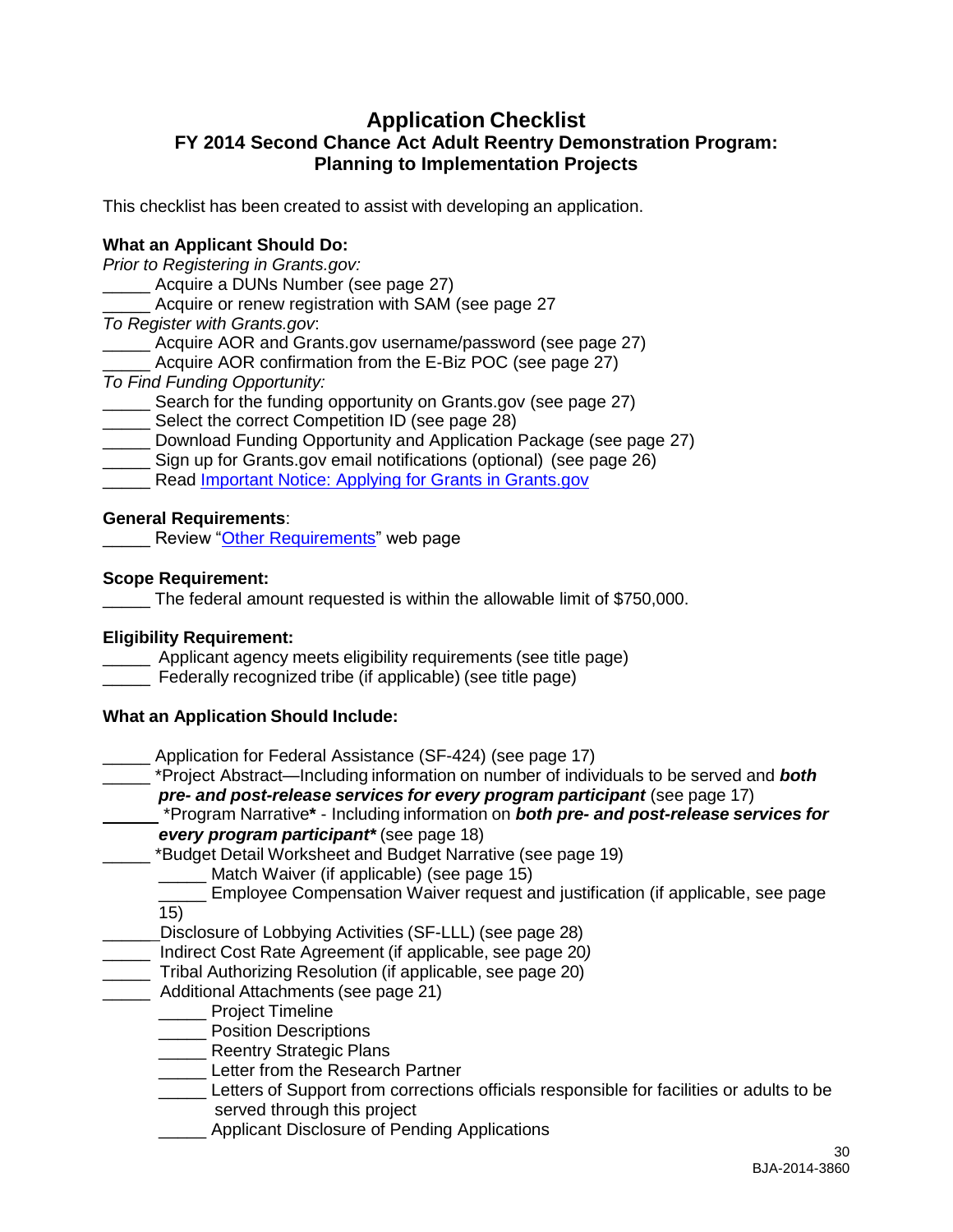\_\_\_\_\_ Accounting System and Financial Capability Questionnaire (if applicable, see page 22)

**\*Note:** These elements are the basic minimum requirements for applications. Applications that do not include these elements shall neither proceed to peer review nor receive further consideration by BJA.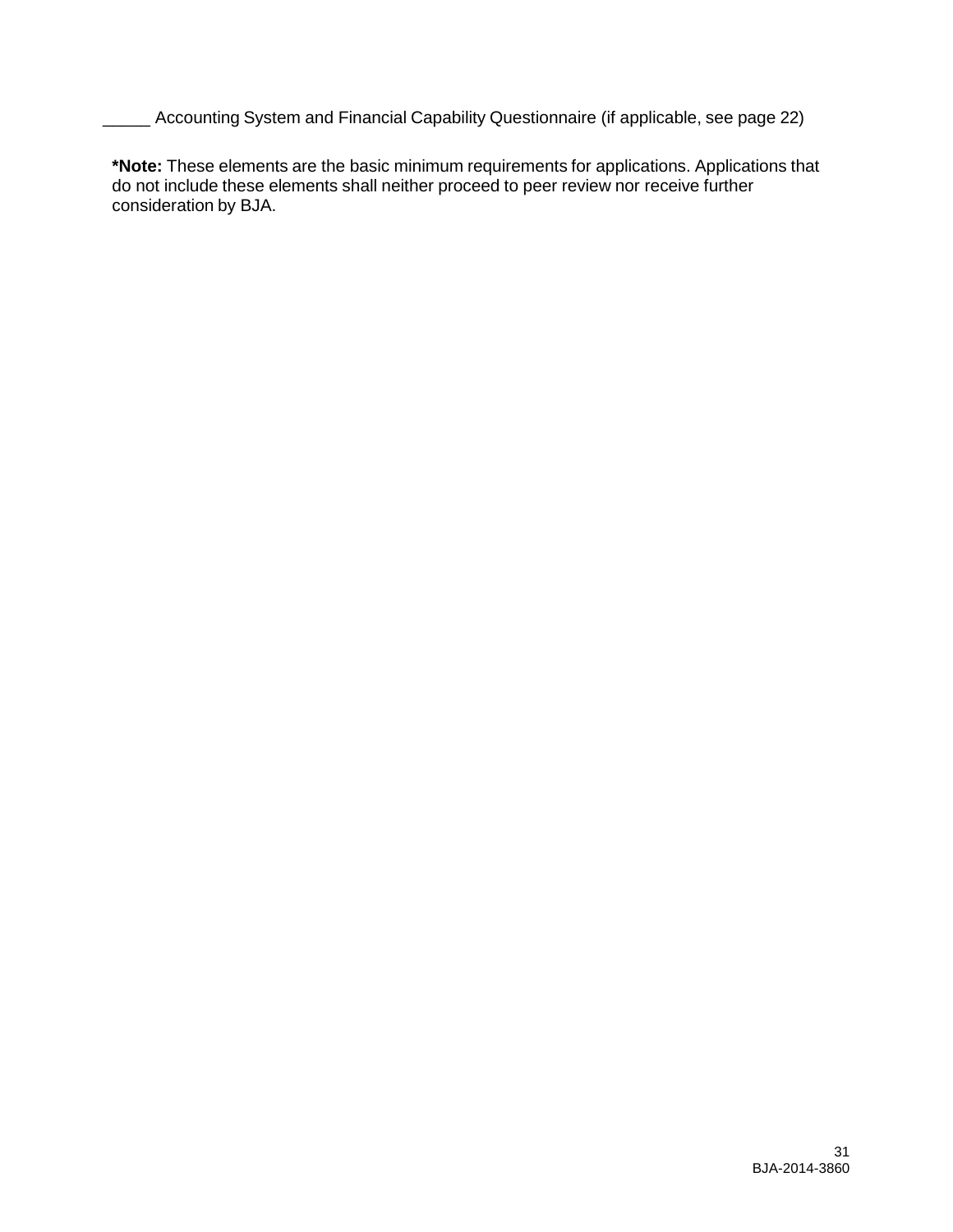## **APPENDIX 1 Second Chance Act Grantees: What You Need to Know to Ensure Your Program is Built on Principles of Effective Practice**

#### **Fundamental Principles of Evidence-Based Correctional Practice**

The primary objective of the Second Chance Act is to reduce recidivism. Based upon reliable research findings, there are six fundamental principles of evidence-based correctional practice that are widely accepted as strategies to reduce future criminal behavior.

- **1) Objectively Assess Criminogenic Risks and Needs**: Maintain a comprehensive system to establish risk screening and needs assessment. The actuarial assessment of offenders—in a reliable and valid manner—is essential for the effective supervision and treatment of people returning from prisons, jails, and juvenile facilities (Andrews and Bonta, 2010). The levels of supervision and services for individual offenders must be matched to individual risk and need.
- **2) Enhance Intrinsic Motivation**: Staff must be able to relate to offenders in interpersonally sensitive and constructive ways in order to enhance intrinsic motivation in offenders. Research findings suggest that motivational interviewing or other cognitive-behavioral communication techniques can effectively enhance the offender's desire to initiate and maintain behavior changes (Miller and Rollnick, 2002; Miller and Mount, 2001).
- **3) Target Higher-Risk Offenders**: Prioritize primary supervision and treatment resources for offenders who are at higher risk to re-offend. Consistent findings from a wide variety of recidivism studies show that supervision and treatment resources focused on lower-risk offenders produce little if any positive effect on the rates of subsequent criminal behavior (McGuire, 2001, 2002) and can at times increase the risk level of low-risk offenders. Maximum benefit is gained only when intervention resources are directed to moderate- and high-risk offenders.
- **4) Address Offenders' Greatest Criminogenic Needs**. The greatest emphasis must be placed on addressing those needs which are most closely associated with criminal behavior. When the factors that lead the offender to commit crimes are effectively addressed, that person is less likely to commit crime (Elliot, 2001).
- **5) Use Cognitive-Behavioral Interventions**: These strategies are focused on changing the offender's thinking patterns in order to change future behavior. The most effective interventions provide opportunities for participants to practice new behavior patterns and skills with feedback from program staff. (Andrews and Bonta, 2010)
- **6) Determine Dosage and Intensity of Services**: Higher-risk offenders require significantly more structure and services than lower-risk offenders. High-risk offenders should receive a minimum of 300 hours of cognitive-based interventions, moderate-risk offenders should receive a minimum of 200 hours, and low-risk offenders should receive a minimum of 100 hours of cognitive-based interventions. Additionally, during the initial three to nine months post-release, 40%–70% of high-risk offenders' free time needs to be occupied with delineated routine and appropriate services (Bourgon and Armstrong, 2006; Latessa, 2004; Gendreau and Goggin, 1995).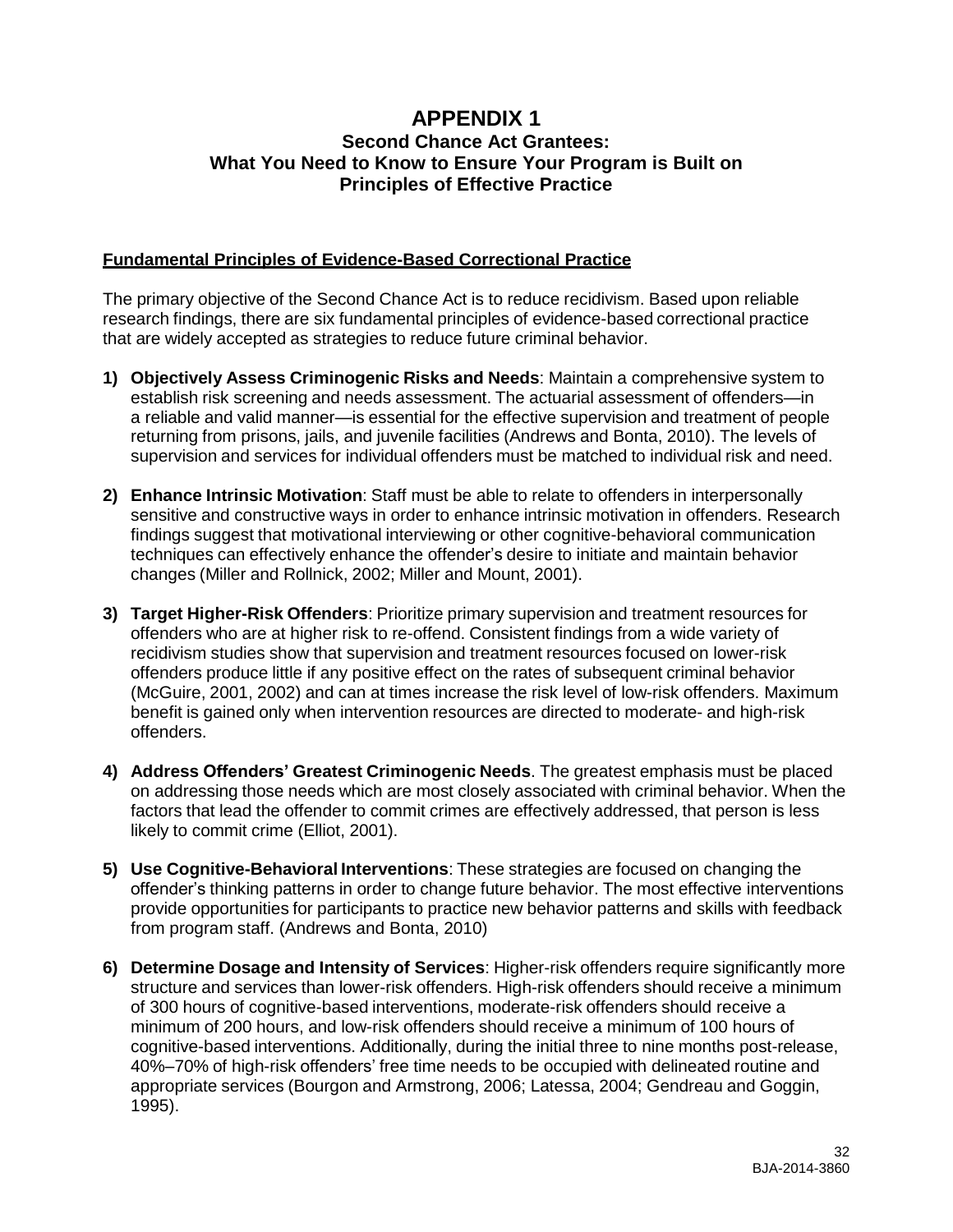#### **Important Considerations from the Research:**

- Correctional staff members need to work with offenders to ensure they have the tools needed for success in the community.
- Correctional and community staff members must understand the importance of working with *moderate- and high-risk* offenders rather than low-risk offenders in order to demonstrate that their program can decrease recidivism.
- The most effective organizational-change strategies involve supervision and coaching of staff to reinforce the expected way of doing business—training alone is not sufficient.

#### **Questions to Ask as You Launch Your Program:**

- Who are you targeting for your program?
- Do the risk and needs of your target population match the services and supports you have funded through your Second Chance grant, or you are proposing to fund through your Second Chance grant application?
- When and how are the risks and needs of your target population assessed?
- Following the risk/need assessment, are the services, supervision, and interventions recommendations developed with the offender?
- Are these interventions based upon a systematic assessment of individual levels of risk and criminogenic needs?
- How are services coordinated for your target population as they move from the institutional phase, to the reentry phase, to the community phase?
- How is programming that is begun in prison linked to the programming that the offender receives in the community?
- How are supervision and treatment resources prioritized for moderate and high risk offenders?
- Are your interventions cognitive-behavioral based?
- Have staff members been trained to appropriately use cognitive-behavioral interventions and strategies?
- What data is collected about offenders reentering communities?
- Do you collect case-level data on which of your program participants have (1) housing, (2) employment, (3) substance abuse treatment [if necessary], (4) mental health treatment [if necessary], and (5) social support?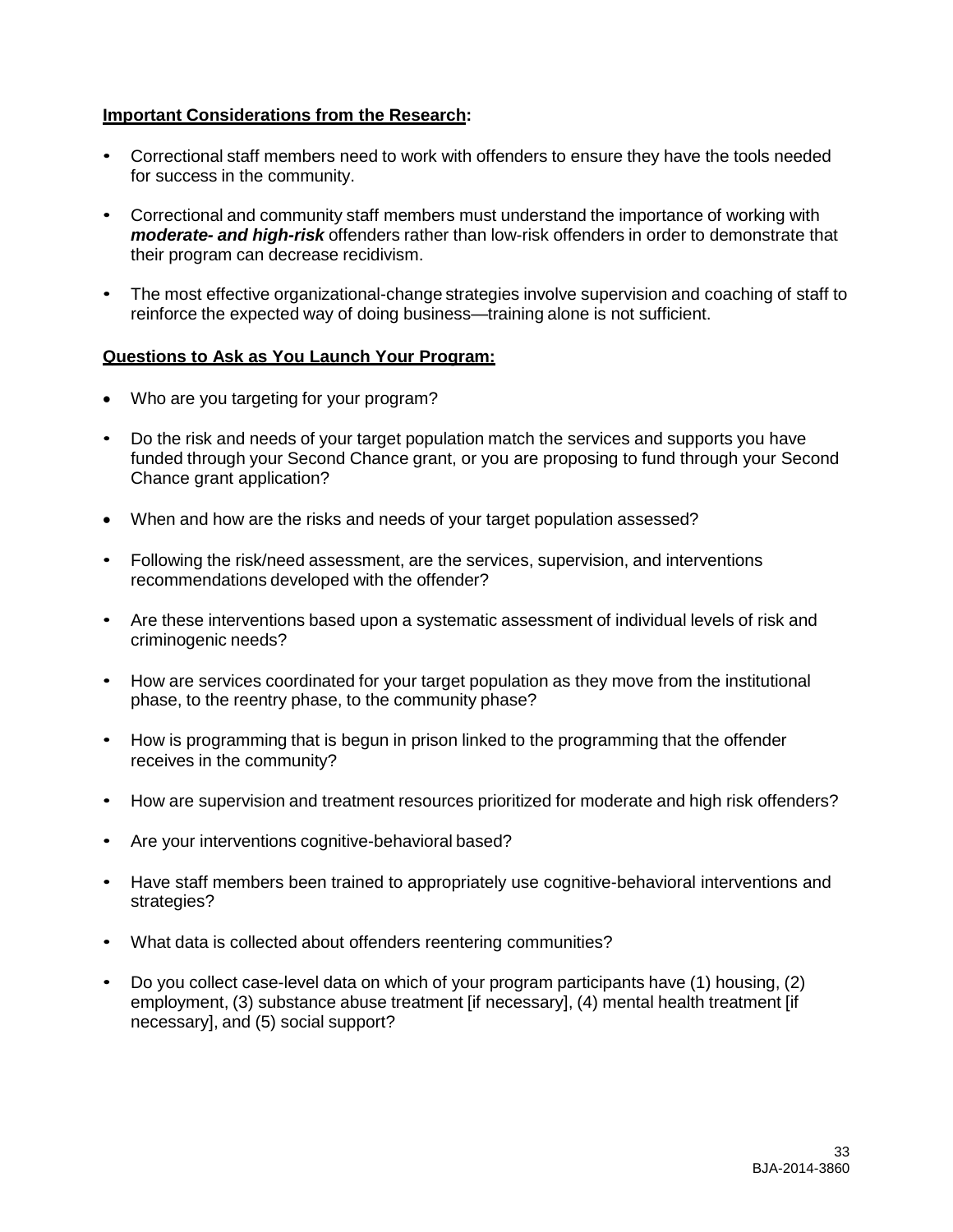## **References:**

Andrews, D.A., and J. Bonta (2010). *The psychology of criminal conduct, fifth edition.* New Providence, NJ: Matthew Bender & Company, Inc.

Bourgon, G., and B. Armstrong (2006). Transferring the Principles of Effective Treatment into a "Real World" Setting. *Criminal Justice, 32*(1), 3-25.

Elliott, D. (2001). Youth violence: A report of the Surgeon General.

Gendreau, P. and C. Goggin (1995). Principles of effective correctional programming with offenders. Center for Criminal Justice Studies and Department of Psychology, University of New Brunswick, New Brunswick.

Latessa, E.J. (2004). The challenge of change: Correctional programs and evidence based practices. *Criminology & Public Policy*, 3(4), 547-560.

McGuire, J. (2002). Evidence-based programming today. Paper presented International Community Corrections Association Conference, Boston, MA, November 2002.

McGuire, J. (2001). What works in correctional intervention? Evidence and practical implications. Pp. 25-43 in *Offender rehabilitation in practice: Implementing and evaluating effective programs,* edited by D.F. Gary Bernfeld, Alan Leschied. New York, NY: John Wiley & Sons, LTD.

Miller, W. and K.A. Mount (2001). "A small study of training in Motivational Interviewing: Does one workshop change clinician and client behavior?" Albuquerque, NM.

Miller, W. and S. Rollnick (2002). *Motivational Interviewing: Preparing people for change.* New York, NY: Guilford Press.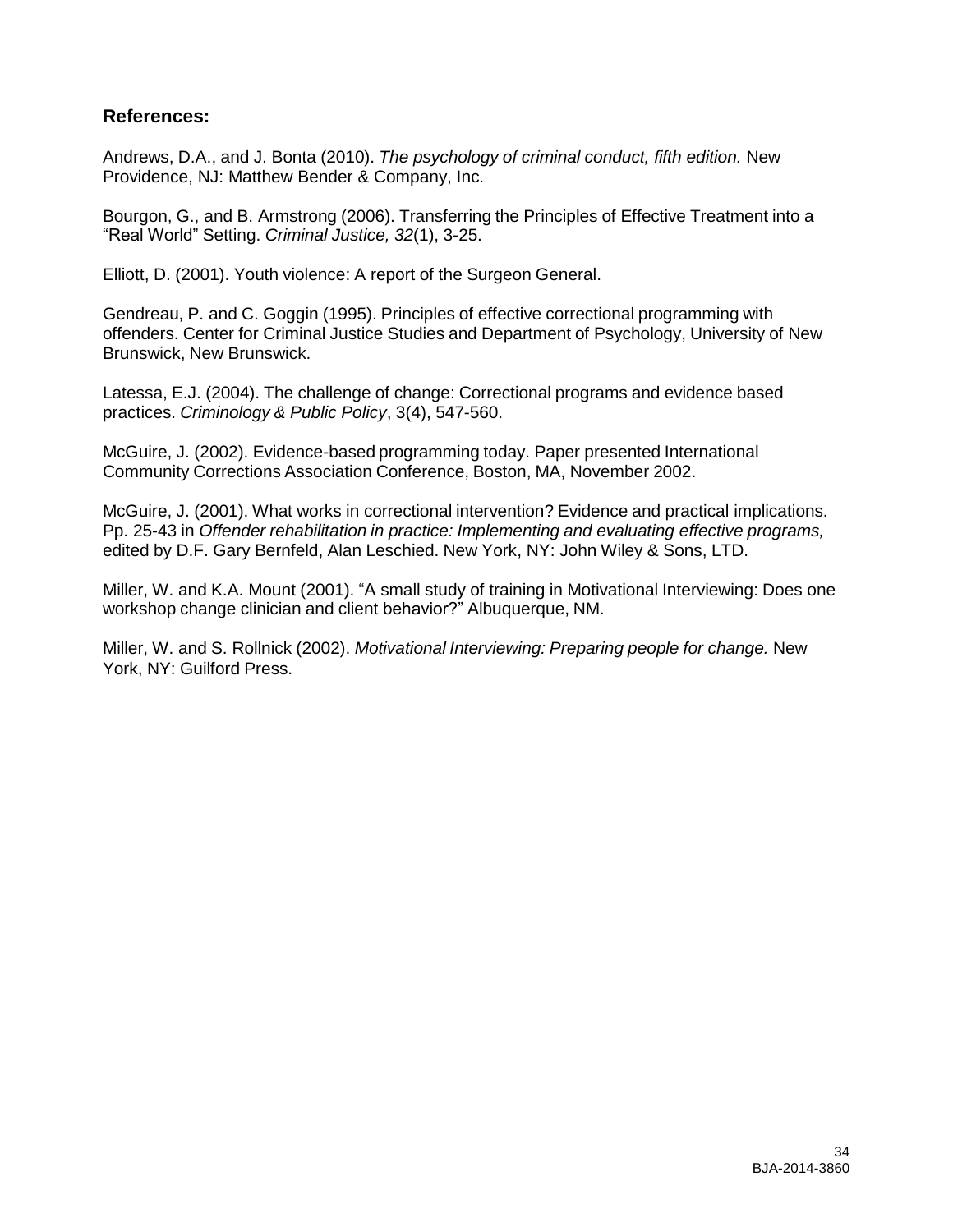## **Appendix 2 Pay for Success Criteria**

|                 | <b>Criteria</b>                                                                                                                                                                                                                                                                                                                                                                                                                                                          |
|-----------------|--------------------------------------------------------------------------------------------------------------------------------------------------------------------------------------------------------------------------------------------------------------------------------------------------------------------------------------------------------------------------------------------------------------------------------------------------------------------------|
| Target          | The project must describe the population to be served, the goals to be obtained, and provide adequate protection for<br>vulnerable populations. The project should describe any safeguards and incentives against "creaming." The project should<br>also describe how it meets a compelling need.                                                                                                                                                                        |
| Evidence        | The project must describe the types of services and other interventions that will be provided. The project should<br>identify any body of evidence that supports the efficacy of the approach.                                                                                                                                                                                                                                                                           |
| Investment      | The project should clearly identify the source of working capital and provide evidence of its availability. The quantity<br>and availability of operating funds should be adequate to sustain the life of the project. The project should clearly describe the<br>use of any newly requested or existing federal funds.                                                                                                                                                  |
| Agreement       | The project must identify all parties to the agreement including prime and sub-recipients. Any intermediaries or other<br>management organizations must be clearly identified. The roles and responsibilities of all parties should be described.                                                                                                                                                                                                                        |
| Flexibility     | The project must not overly encumber the management and administration of services and other interventions. The<br>project includes the flexibility to adjust the service delivery strategy to achieve the negotiated outcomes. If necessary the<br>project should identify and justify any requested flexibilities around regulations and/or administrative requirements. The<br>project should identify the source (federal/state/local) for each requested variation. |
| <b>Outcomes</b> | <b>Outcomes must be defined in terms of the desired "end state".</b> The project should identify outcomes that can be<br>measured and given a monetary value. The project should describe the derivation of the monetary value for each desired<br>outcome including identification and assignment of any expected future savings to governmental entity(s).                                                                                                             |